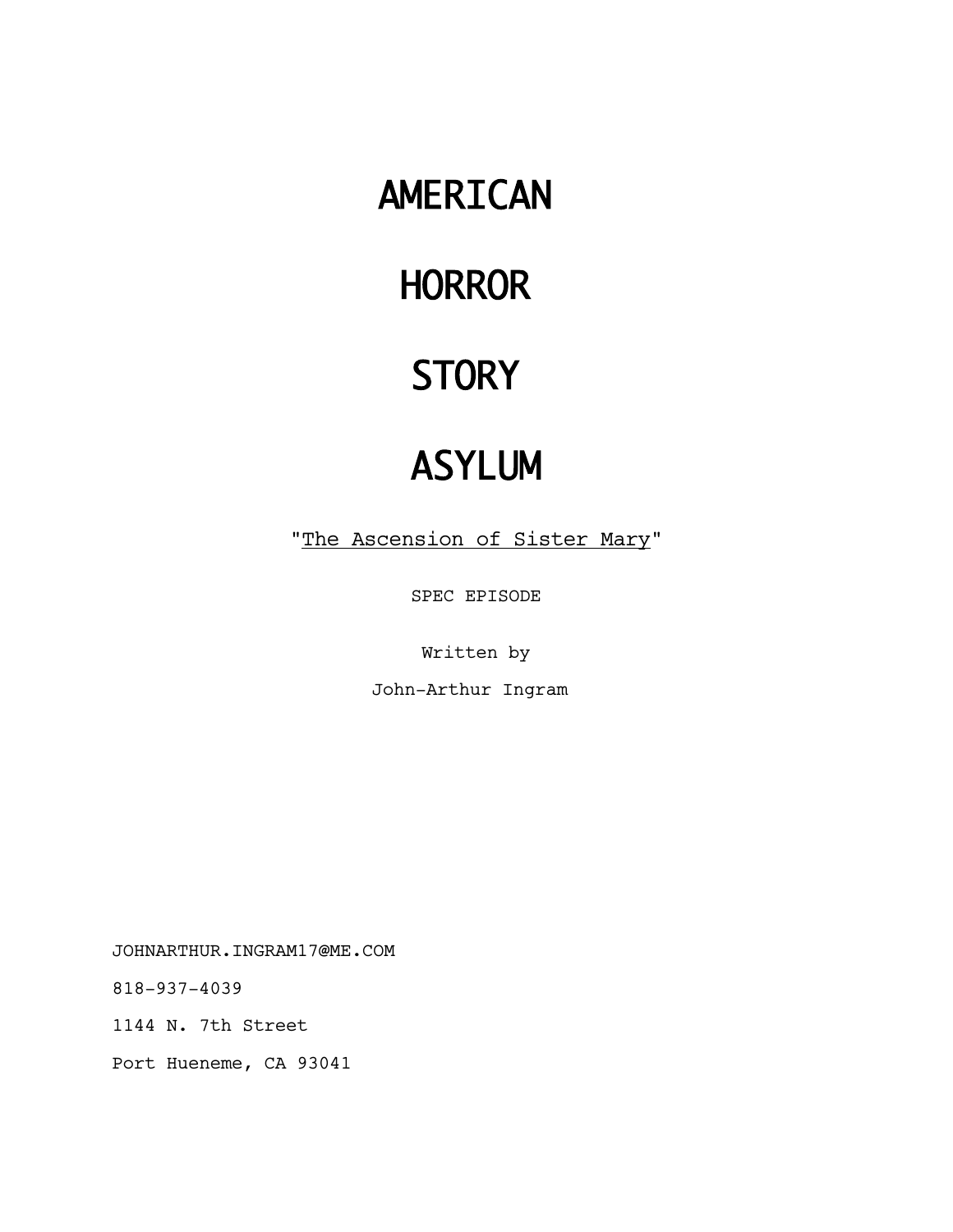#### PREVIOUSLY ON

## **AMERICAN HORROR STORY ASYLUM**

SISTER MARY EUNICE continues to be possessed by the Devil and holds power as the new Administrator of Briarcliff Asylum. She's planning a whole new era, working with Doctor Arden and holds his secret as a former Nazi Officer. However, the Dark Angel, her cousin, has given the Devil a warning: "*We'll meet again.*" Thus, threatening her plans.

JUDITH MARTIN, formerly SISTER JUDE, has been relieved of her duties as Administrator. After planning to commit suicide, a conversation with the Dark Angel about God's plans leads her to visit the parents of Missy Stone; a visit that reveals a surprise. Missy Stone is ALIVE and has been since the accident! Now, with Missy's help, Judith is ready to live again and hopefully take up God's plan for her life at Briarcliff.

LANA WINTERS is in recovery back at Briarcliff after being raped and escaping from Bloody Face/Doctor Thredson. A car wreck sent her back to the asylum and she thinks Sister Mary believes her story and will keep her safe while something is done to stop Thredson.

KIT WALKER ran back to Briarcliff after realizing Doctor Thredson lied to him about helping to clear his name on the charges of being Bloody Face. He arrives to be with GRACE just as one of Arden's Monsters attacks. Kit saves her by killing it. FRANK attempts to shoot Kit, but Grace takes the bullet and dies.

DOCTOR OLIVER THREDSON/BLOODY FACE was left wounded by Lana after he tried to sedate and skin her in his basement. Now he seeks to finish what he started.

DOCTOR ARTHUR ARDEN is now blackmailed by Sister Mary with some crucial evidence of his former identity as a Nazi Officer. He's chosen to work with her, but quickly discovers the new chain of command and must follow her demands. Sister Mary has always been kind to his creatures and experiments, but now possessed by the Devil, she has darker plans for them.

MONSIGNOR TIMOTHY has been working with Arden and allowing his experiments to continue at Briarcliff. Both saw Judith as a threat to their secret alliance. Therefore, Timothy had Judith relieved of her Administrative duties. Timothy was a part of the exorcism of a DEVIL POSSESSED BOY, but was unaware that the Devil had taken Sister Mary. He's about to learn the truth and confront the Devil himself.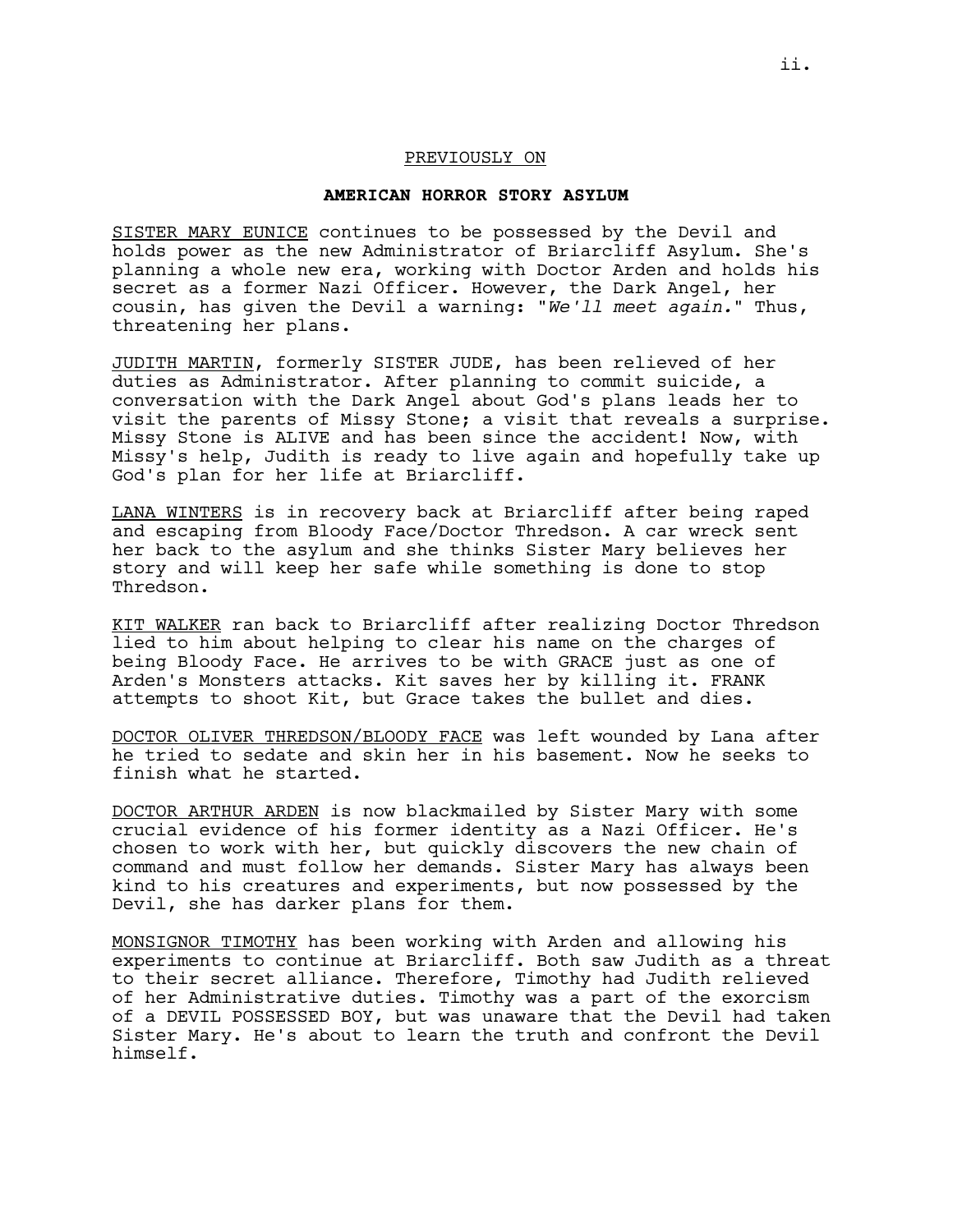TEASER

ON BLACK:

We hear a slow DRIP DRIP DRIP that takes us into...

FADE IN:

#### **INT. ISOLATION ROOM - NIGHT**

TIGHT ON

Dark Red FLUID dripping into a WOODEN BUCKET. The sound of the **menstrual blood** dripping is accompanied by MUFFLED WEEPING.

KEYS JINGLE

As the door creaks open, we hear a WOMAN humming a familiar spiritual song.

# ANOTHER ANGLE

--shows us a YOUNG VIRGIN GIRL sitting STRAPPED, hands to the arm rests and feet to the legs of a BOTTOMLESS chair, tightly. There is a board attached to the back of the chair which is adjusted to the girl's height. Attached to the board is a WOODEN BOX covering her entire head and restricting movement; more MUFFLED WEEPING is heard. The wooden bucket is set underneath the chair.

And now we see the Woman humming is:

SISTER MARY (to the same tune) *There is power, power, wonder working power in the blooooood of the laaaaamb.* 

She's carrying a PICNIC BASKET and sets it next to the chair. Inside are several small items and a **KITCHEN KNIFE.**

Sister Mary pulls out the bucket and begins pouring and mixing the items together vigorously.

> VIRGIN GIRL (muffled) Please...let me out. I'm sorry...I didn't do anything wrong. LET ME OUT! LET ME OUT!!

SISTER MARY See, that's the kind of attitude that put you in this chair. Disrespect. *(MORE)*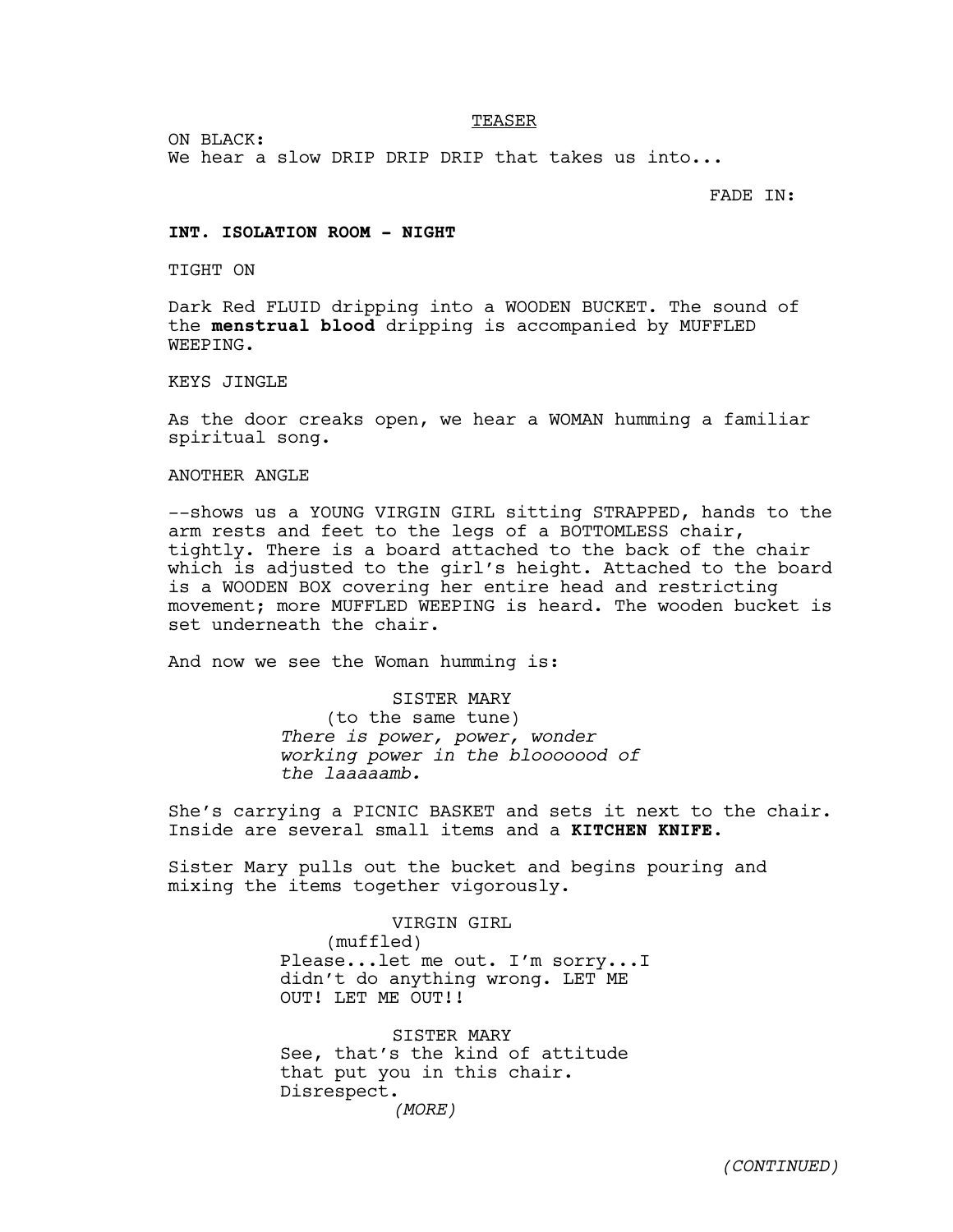(dips her finger in the bowl) And it stinks like your untouched honey pot. No wonder the boys ran from you. *SISTER MARY (CONT'D)*

VIRGIN GIRL You're evil...why are you doing this? Please, let me go.

We follow Sister Mary's--

FINGER

--dipped in the bloody mixing bowl as it writes LINES AND CIRCLES across the door of the cell to reveal--

A SIGIL(The Aramaic name for individual Angels)

VIRGIN GIRL (CONT'D) What are you doing?

Sister Mary picks up the KNIFE and SLIDES the cold steel--

ACROSS THE GIRL'S INNER THIGH

And all the way up to the source of the menstrual blood.

VIRGIN GIRL (CONT'D) What is that?! What is that?! WHAT ARE YOU DOING?! Sister, please--

## SISTER MARY

(pauses her motion) *I saw in his hand a long spear of gold, and at the point there seemed to be a little fire...the pain was so great, that it made me moan; and yet so surpassing was the sweetness of this excessive pain, that I could not wish to be rid of it...*

She pulls back the knife and examines it.

SISTER MARY (CONT'D) Pathetic, right? But I imagine Saint Teresa of Avila was describing what can only be God breaking the hymen.

Then she THRUSTS the knife deep between the girl's thighs. The blood of the knife wound GUSHES from underneath the chair and all over the girl's legs.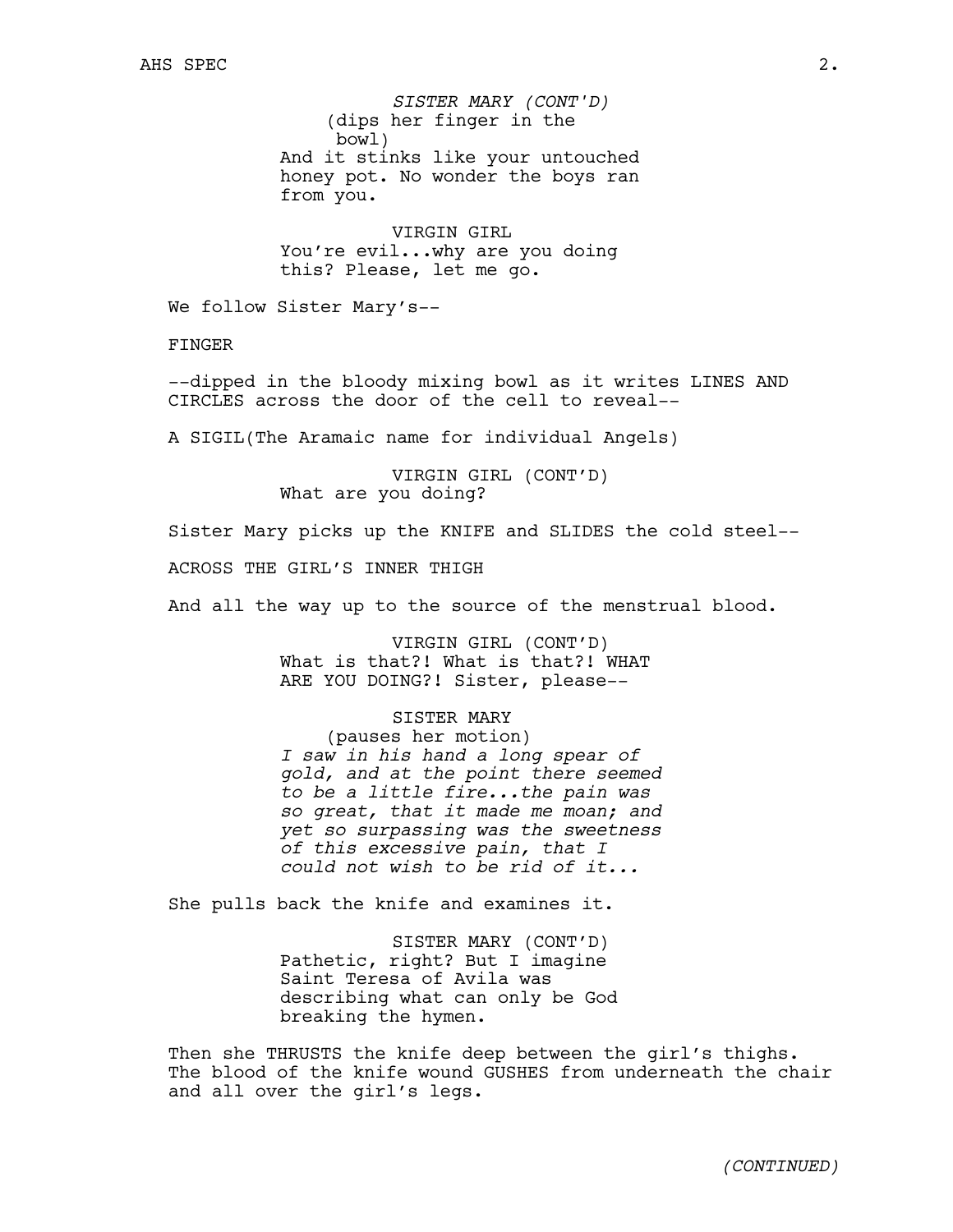MUFFLED SCREAMS OF PAIN barely fill the room as Sister Mary grabs her picnic basket and creeps back outside the cell; closes the door and waits for:

THE DARK ANGEL

Appears in the cell and lifts the wooden box off the girl's head. She's about to go into shock from the pain.

> DARK ANGEL Peace is so close. Do you want to come with me?

SISTER MARY'S POV:

The Dark Angel leans in for the kiss. Pauses.

SISTER MARY Hello, cousin.

And then turns toward the cell door.

DARK ANGEL (re: the Sigil) What have you done?

HER LIPS

Begin to disappear into a blank layer of skin.

HER EYES

Turn into hollow sockets.

BACK ON:

#### SISTER MARY

No more kisses, cousin. No more release. The souls of the anguish will remain in their bodies, until the third day when I release them onto the living. *And there will be wailing and gnashing of teeth.* 

DARK ANGEL stumbles around the cell. The Virgin Girl struggles to see. Her skin turns pale as her EYES turn RED. She's still alive!

# **HALLWAY OUTSIDE THE ISOLATION ROOM**

Sister Mary walks away swinging her picnic basket and singing: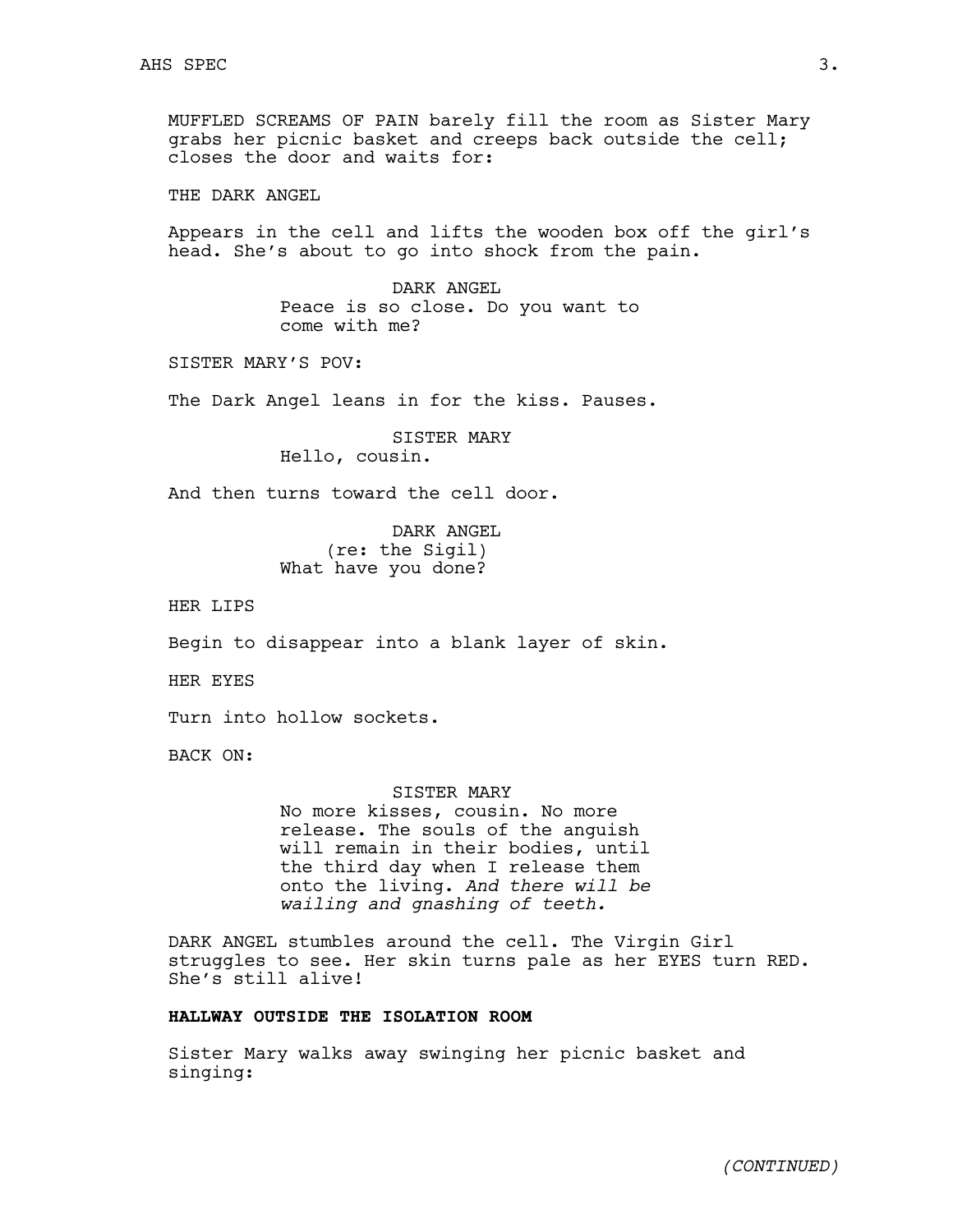SISTER MARY *Oh there is power, power wonder working power in the precious blood of the lamb...*

END OF TEASER

SMASH CUT TO TITLES: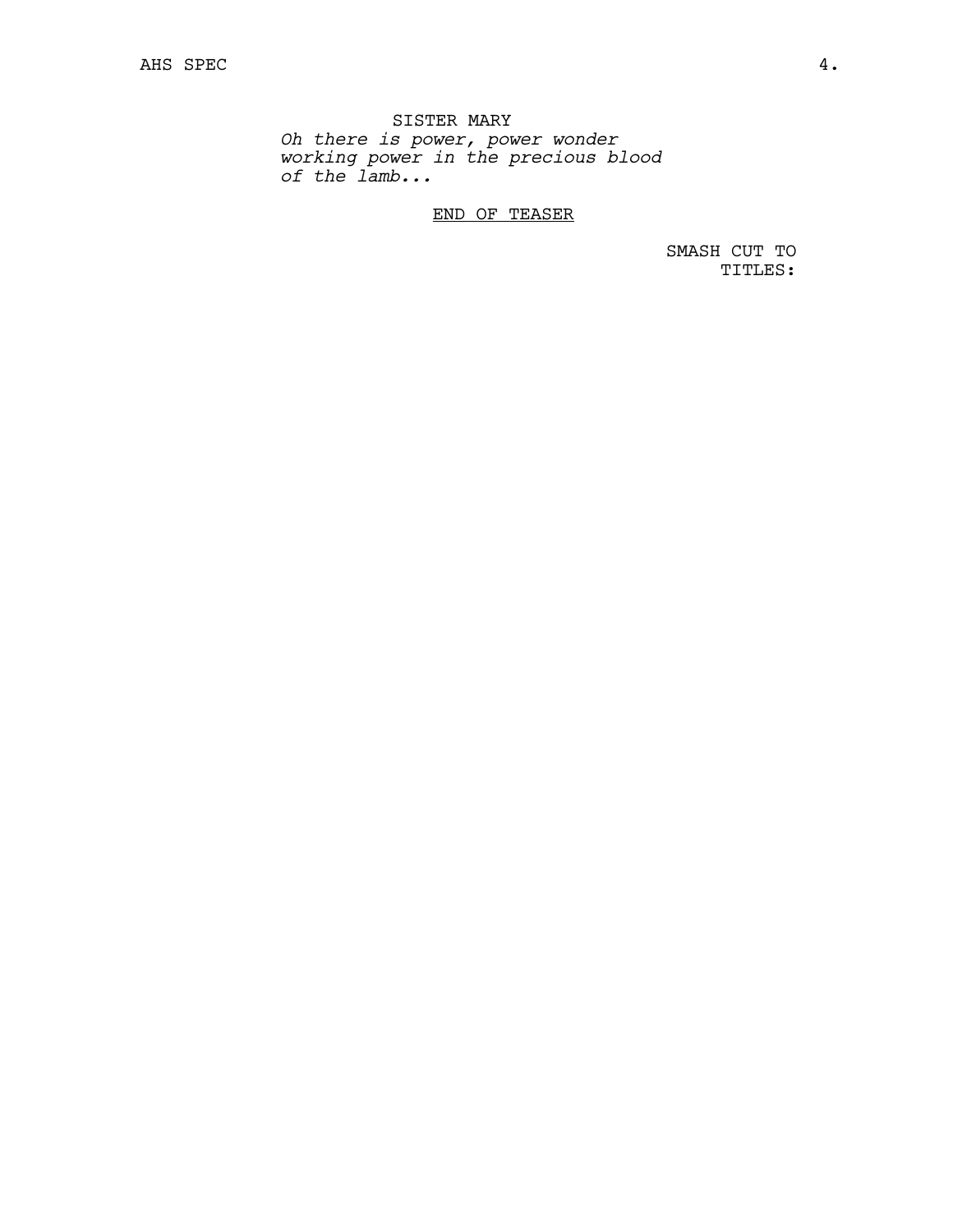## ACT ONE

## **EXT. BRIARCLIFF MANOR - MORNING**

A damp and dewy morning at the manor. Sunflowers poke out among the dense green foliage around the asylum as Spring begins to make its presence known.

PRE LAP

The crucifixion part of the 1961 film, *King of Kings,* plays taking us into...

## **INT. BRIARCLIFF ASYLUM - COMMON ROOM - SAME**

Sister Mary enters the front doors with a slow arrogant stride and glares at the PROJECTOR playing the film. She waits for a moment near the back wall as the scene of Christ suffering on the cross unfolds. She's carrying a SMALL POT with a VIOLET inside and a PICNIC BASKET.

CLOSE ON

Her soaking up the bloody scene. Her eyes warm and nostalgic. She lets out a sigh then turns on the lights.

TWO SISTER NUNS sit with the patients and FRANK, the Briarcliff guard, helms the projector.

Sister Mary walks down the aisle toward the projector screen.

FRANK Happy Good Friday, Sister Mary Eunice.

She brushes past him and hands the basket to the Nun.

SISTER MARY Give a chocolate egg out to every patient.

YOUNG SISTER NUN #1 (worried) We...we couldn't wake you this morning and started the prayers without you. (hopeful) Umm...Monsignor Howard was able to get us a copy of *King of Kings* for today. It's a bea(utiful)--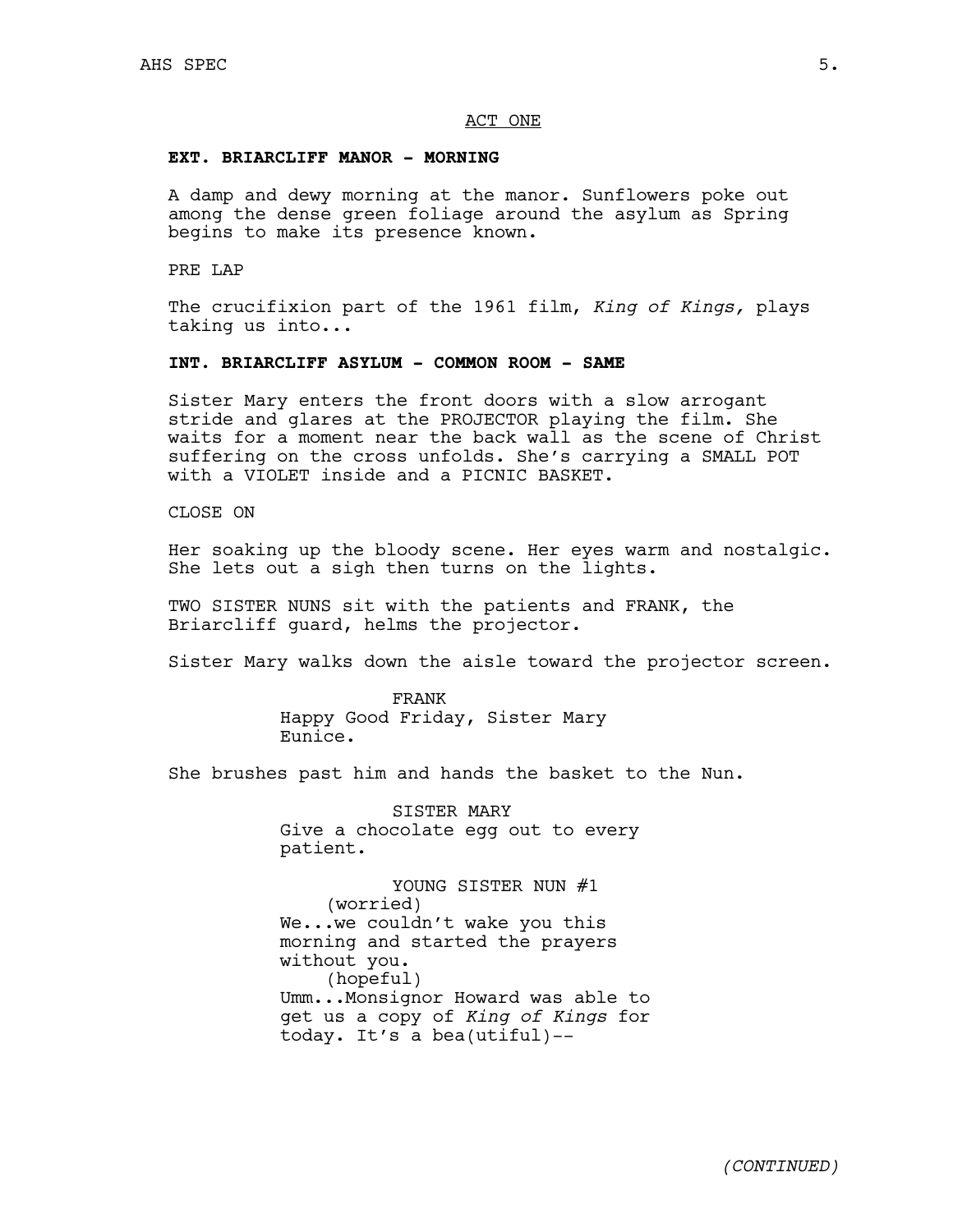SISTER MARY Listen up. We're going to have some changes made to Briarcliff's Easter Tradition. The Church choir will not be performing for us at Holy Communion today or on Sunday.

Some of the patients devour the CHOCOLATE EGGS with delight. Some of them study it with slight paranoia. The Nuns and Staff are confused.

> SISTER MARY (CONT'D) The Sacrament will be given to you in your rooms along with your meds. (a quick smile) Then tomorrow we'll have fun decorating the hall for Sunday's...exciting event.

YOUNG SISTER NUN #2 But Sister Mary--

SISTER MARY (snaps) Right now! I want everyone to their rooms and this hall back to order.

She takes one of the CANDY EGGS out of the basket.

FRANK There's just about fifteen minutes left in the movie. We--

SISTER MARY

Now!

Beat. Frank glances at the other Nuns then stops the projector.

> YOUNG SISTER NUN #2 (worried) Monsignor Howard is waiting for you in the office.

Sister Mary bites into the candy egg slowly, contemplating the news of the Monsignor's arrival, then exits as everyone watches in confusion and disappointment.

# **EXT. SAINT JOHN'S HOSPITAL - MORNING**

The clouds have covered the Spring sun as VISITORS and PATIENTS move about outside the rural mid sized hospital. All angles and square, the building stands erect in a large clearing.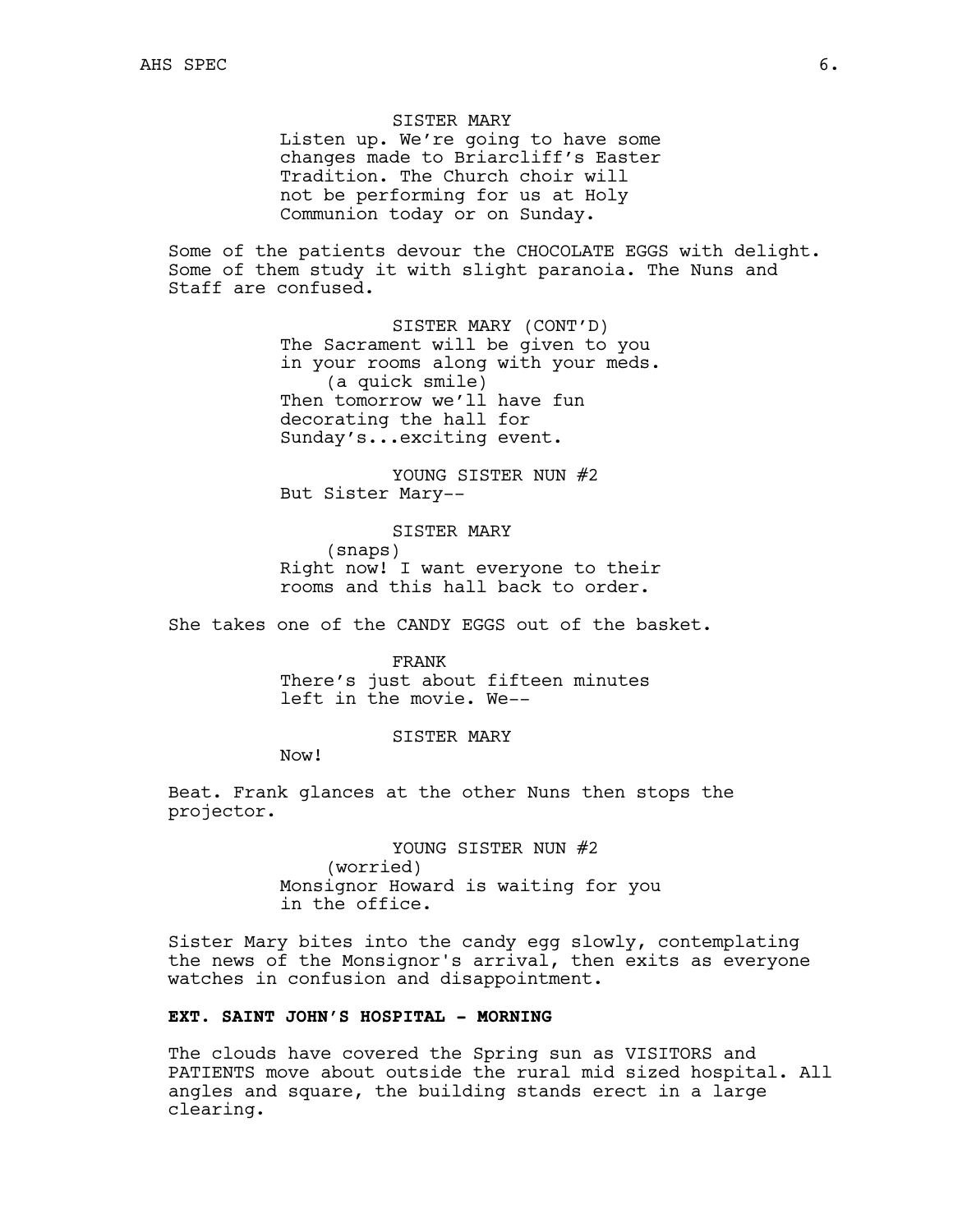# **INT. LOBBY - SAME**

JUDITH MARTIN

Wearing a modest dress and a kerchief is waiting in line to speak with the RECEPTIONIST. Judith glances around at the busy lobby. There's an EERIE element throughout the building as BLOODY PATIENTS just MOAN and MUMBLE something repeatedly and seem to be stuck in a trance. STAFF run around worried trying to treat them.

> GUN WOUND PATIENT Where is she? I'm ready for peace.

HEAD WOUND PATIENT I can't see her. Where is she?

BURN VICTIM Is she coming back? I wanna go, now. Where is she?

Judith looks at the EXIT.

But it's finally her turn at the desk.

RECEPTIONIST Can I help you ma'am?

HOLD ON Judith...unsure of a response.

# **INT. SAINT JOHN'S HOSPITAL - PATIENT ROOM - SAME**

MISSY STONE (20s, dark hair and dark rimmed glasses), waves an INCENSE CANDLE over an Elderly Male, MR. WOODLEY. Missy is in her WHITE DRESS GOWN AND CAP; a NURSE. Mr. Woodley is pale and sweating with an intense fever. Missy speaks with a THICK MASSACHUSETTS ACCENT.

> MR WOODLEY I'm ready. I'm done fightin'. (scanning the room) Where is she?

MISSY STONE She's just late. That's all. But you don't have to let go now, Mr. Woodley. (sotto) Not with the negativity in this place now.

NURSE JANE enters.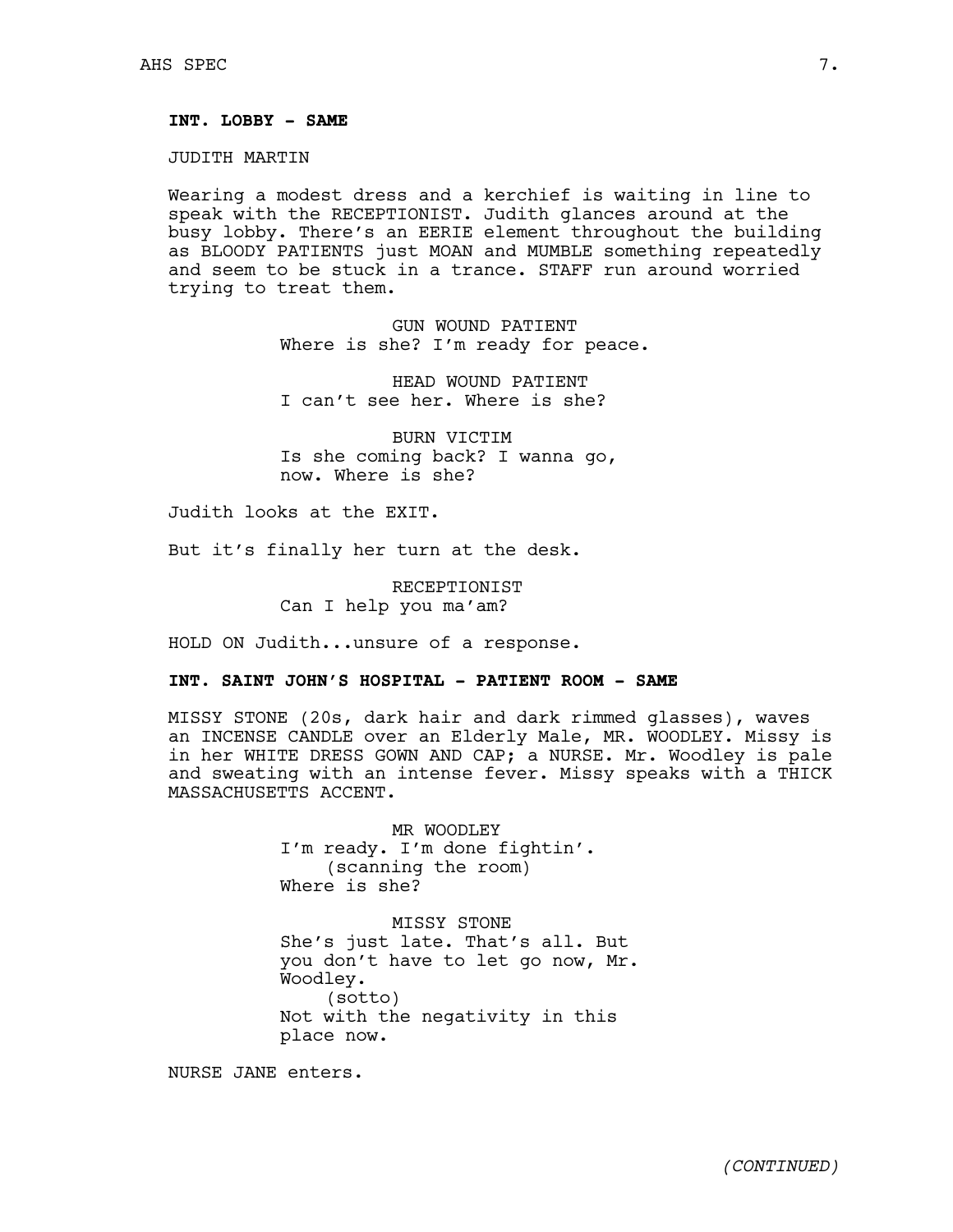NURSE JANE Missy there's--What's that smell? (re: incense) Are you crazy?! You'll burn the whole place down!

As Missy puts away the candle, we get a glimpse of a PENTACLE TATTOO on the BACK OF HER NECK

> MISSY STONE It's Sage. For purification. I should go through every patient room and--

NURSE JANE Stop with that witchy talk, would you? Doctor Powell already warned you about that.

Nurse Jane opens a window and fans out the light sage smoke.

MR. WOODLEY Is she coming?

NURSE JANE Poor guy, he's been asking about some Angel to come get him all morning. Several others have been asking the same thing--

Missy pulls her aside.

MISSY STONE (sotto) We haven't lost anyone since last night, have we?

NURSE JANE No. I don't think we have. Even those victims from the fire that came in are still alive. Doctor Powell says it must be some kinda Good Friday miracle.

MISSY STONE Except they're all still in pain.

NURSE JANE Well, yeah. No one understands it. Some of the girls think it has something to do with that angry young girl we sent to Briarcliff yesterday. Nasty attitude.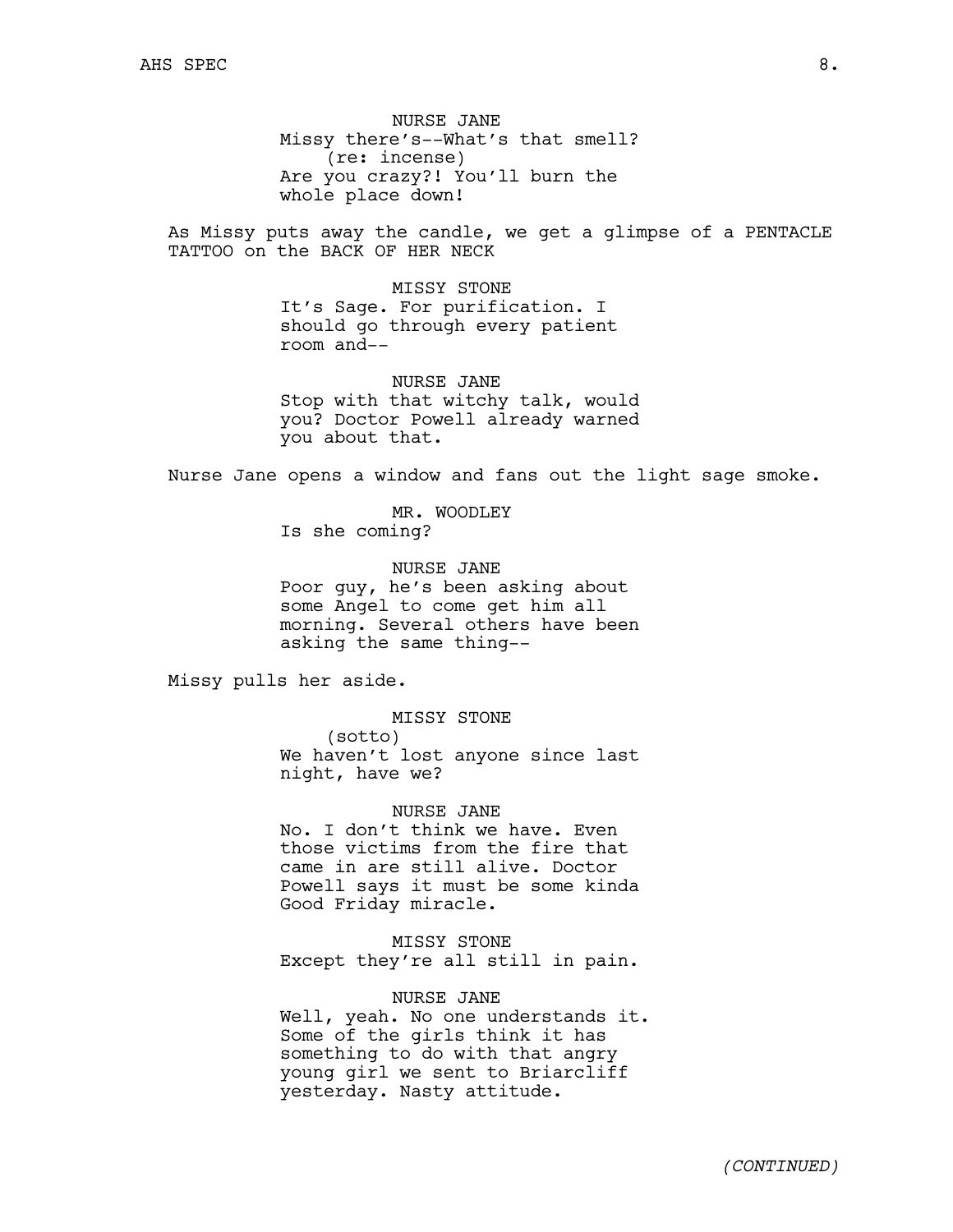Missy pauses at attention; like she's suddenly heard something.

> MISSY STONE I think she's here. I need to leave now. Can you get someone to cover for me?

NURSE JANE Who, the Angel of Death? Oh c'mon, Missy. Now you sound like one of them Briarcliff loonies--

MISSY STONE

Thanks. I owe ya.

Missy quickly exits, leaving Jane in a huff of frustration.

# **INT. MAIN OFFICE - MORNING**

MONSIGNOR TIMOTHY HOWARD stands at the desk looking over a bible and several letters. He's wearing his purple and black communion robe.

Sister Mary enters still eating her egg. She sets her PLANT on the table in front of Timothy.

> TIMOTHY (without looking up) Were you ill this morning, Sister Mary?

# SISTER MARY

I had a little coughing spell, but it's nothing a cup of green tea wouldn't cure.

She grabs a pitcher of water and begins watering her plant.

# TIMOTHY Then your absence from Commemoration this morning was inexcusable.

She finishes pouring and takes a final bite of her egg.

TIMOTHY (CONT'D) (looking up) I understand this is your first Easter here as Administrator. Did Sister Jude inform you of how to carry out the Manor's activities for this weekend before her dismissal?

*(MORE)*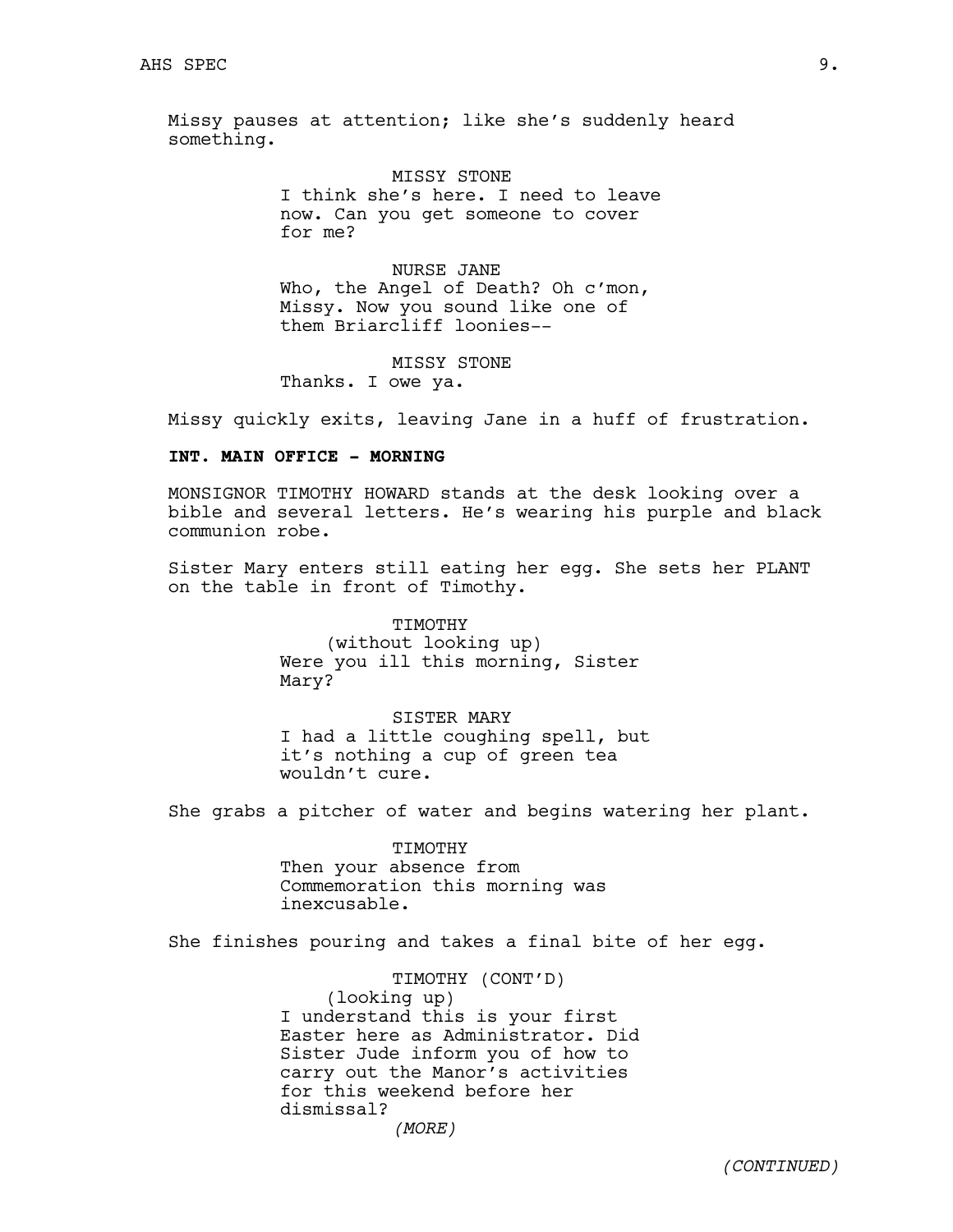(re: her chewing) What are you eating? *TIMOTHY (CONT'D)*

SISTER MARY

Oh, Doctor Arden gave me one this morning. He insisted I take several to the patients and staff today. (shameful) I--I thought it was a nice gesture and won't interfere with our fasting--

He crosses toward her and sits on the table.

TIMOTHY (fatherly) Sister Mary. This is always an anxious time for the followers of Christ. It's when we take record of our sins but it's also a time of remembrance and joy for the resurrection of Christ our Lord.

SISTER MARY I know, Monsignor.

Her lip quivers as she fights tears. Then quickly shakes them off.

> TIMOTHY Find comfort in the passage from Psalms 21 when you recite it this weekend.

SISTER MARY I will. Thank you Monsignor.

Timothy starts to leave.

TIMOTHY I've laid out the schedule for today's activities. The boy's choir should be arriving soon. I'll return tomorrow night for the Vigil.

Sister Mary rises with a shift in her attitude and takes her seat at the desk chair; confident as a Queen. She glares at Timothy.

> SISTER MARY Monsignor, watching the suffering of our Lord in all its violence and splendor; *(MORE)*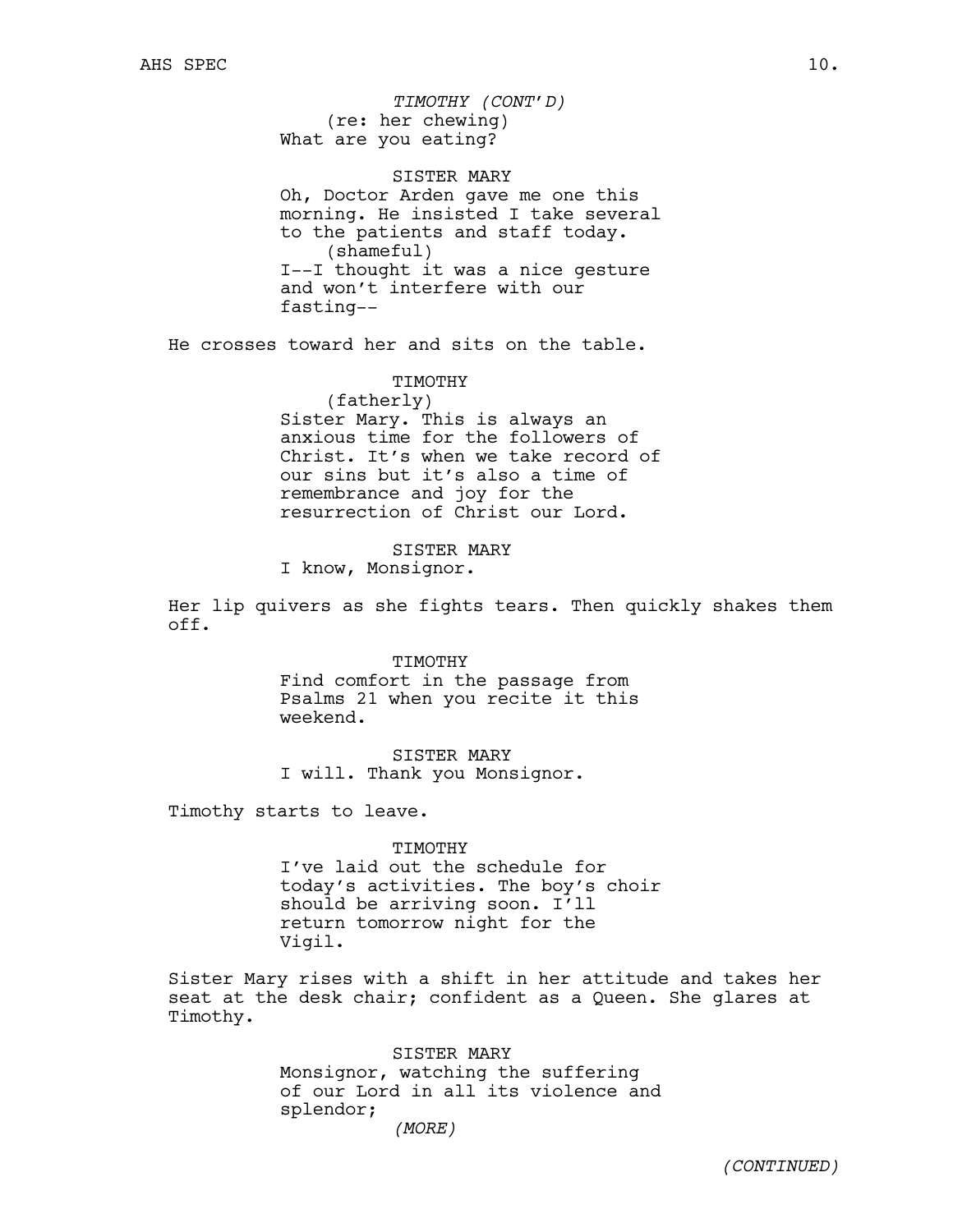a reminder of a time when Christ was at his weakest...bleeding, dying. (beat) It's truly an inspiration. And I think on it daily. *SISTER MARY (CONT'D)*

Timothy gazes at her, unsure of how to gauge her sudden delight.

HOLD ON

Sister Mary's black eyes.

# **INT. SAINT JOHN'S HOSPITAL - LOBBY - DAY**

Judith sits waiting on a bench. She's anxious and fidgety. Missy makes her way through the crowded lobby and surprises Judith.

## MISSY STONE

Sista?!

JUDITH Missy! I--I was just here visiting a patient--friend of mine. I didn't know you worked--

MISSY STONE For fifteen years, I had every reason to hate you. (off Judith's look) I know why your here, Sista.

JUDITH What are you--(talking about)?

MISSY STONE (in Judith's ear) I know you're the hit and run lady who left me on the road that night. You can't run from fate anymore.

HOLD ON Judith's shock as we...

END ACT ONE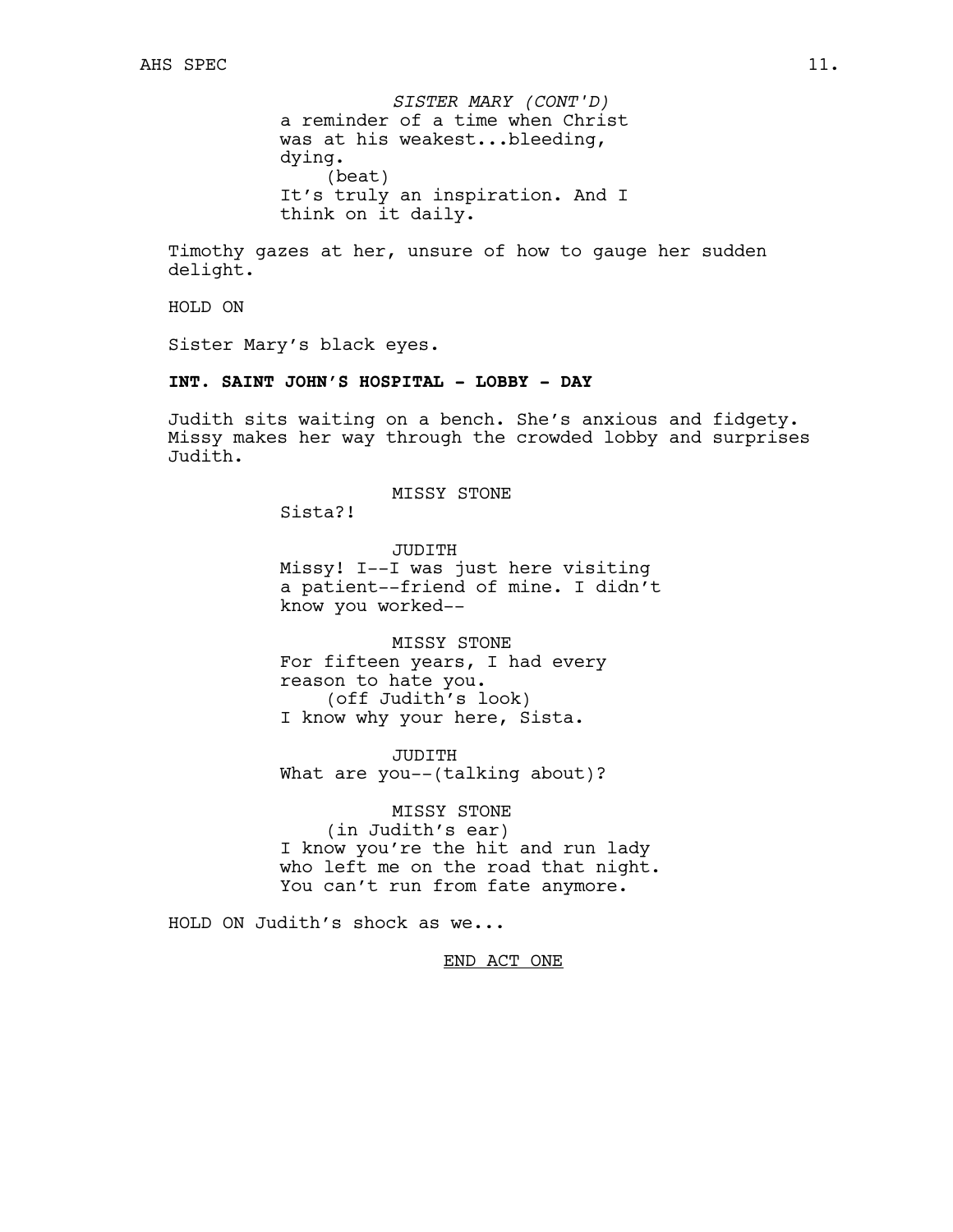## ACT TWO

# **INT. BRIARCLIFF ASYLUM - PATIENT HALL - DAY**

Sister Mary hastily walks down the hall past several patient rooms. She carries a tray of MEDS. SEVERAL NUNS whisper to each other as they hand out the Sacrament and Meds to the patients.

The patients are on edge and aggressive.

HIPPY MALE PATIENT

--performs his sacrament then knocks away his plate of meds when he sees Sister Mary. He reaches for her as one of the MALE STAFF restrains him.

> HIPPY MALE PATIENT Give me a candy egg! Candy egg!

OLD HAG

--takes her meds then locks eyes with Sister Mary. The Old Hag smiles with adoration.

> OLD HAG All Hail the Fallen One. Master!

The moment is cut short by an ELDERLY NUN.

ELDERLY NUN Sister Mary Eunice, the other sisters and I are very concerned about these changes. The boys choir always helps soothe the souls of these patients during the Holy Communion. I think we should--

SISTER MARY Monsignor Timothy made the decision. Should I inform him of your disobedience or shall we continue our Easter duties and trust his decision is sound?

The Elderly Nun glances at the others then shakes her head. Sister Mary smiles darkly demanding an unspoken obedience.

> SISTER MARY (CONT'D) Happy Good Friday, Sisters.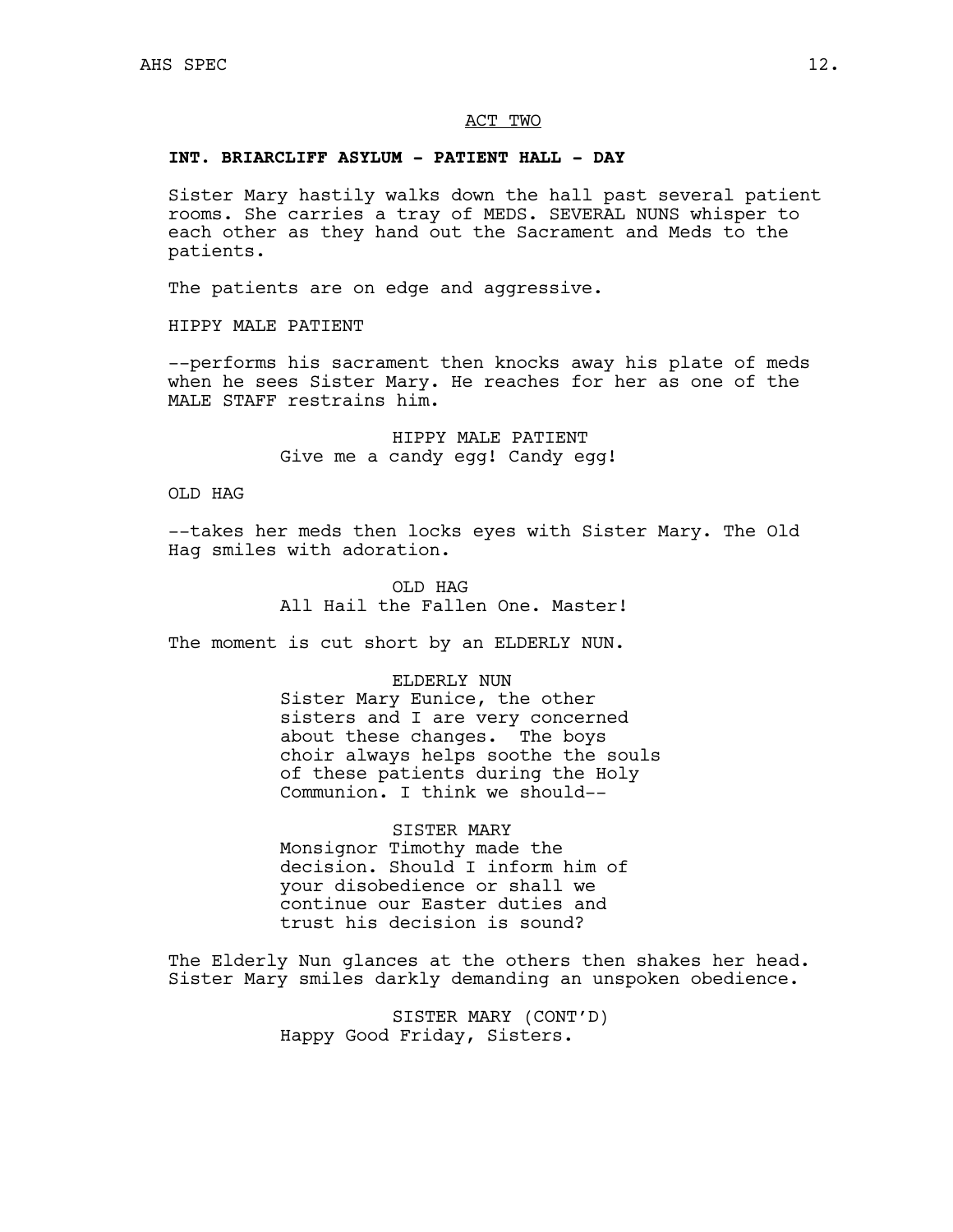# **INT. LANA'S ROOM - DAY**

LANA WINTERS sits up in her bed pale and confused. She stares into space and fidgets with her hair. Her SCARS and BRUISES are mending.

Sister Mary enters with the tray of MEDS. A Strong Male Nurse, BOBBY, accompanies her.

> LANA Sister Mary, have they called the police about Thredson?! Kit IS innocent!

> SISTER MARY Take these first. Then we'll deal with him--

Lana pushes away the meds and Bobby steps forward to restrain her, but Sister Mary waves him off.

> LANA You have to stop Thredson before he kills again!

> SISTER MARY I hear you, Ms. Winters. But if you don't take these, your condition will get worse.

Lana hesitates then takes the meds and downs a glass of water.

> SISTER MARY (CONT'D) Good. Now, Bobby will take you to Docter Arden for further treatment. You'll be safe there in case Thredson really is Bloody Face and he comes looking for you here.

> LANA Thank you, Sister. You're...so much kinder than Sister Jude.

Sister Mary grins then exits. Bobby grabs Lana with his big hands to escort her out.

# **INT. ISOLATION CELL - EVENING**

KIT WALKER sits curled up against the corner of the small dark cell. He's got fresh BRUISES from a beating.

CLANG CLANG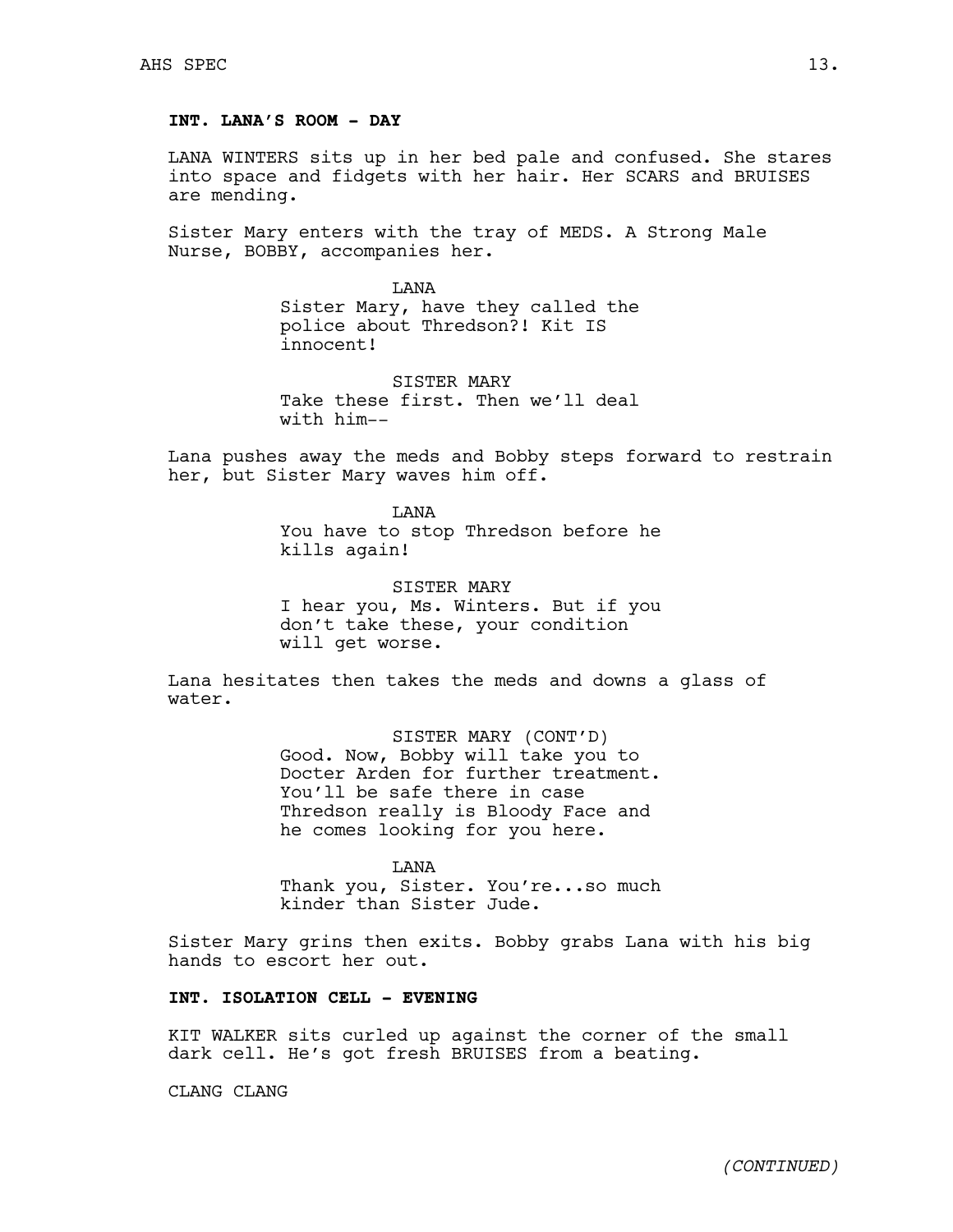FRANK (O.S.) Wake up. It's time for ya treatment.

Frank opens the DOOR and

KIT swiftly

PUNCHES

him in the jaw, forcing him a step back into the

# **HALLWAY**

KIT That's for shooting Grace!

Frank wipes the blood from his mouth as Kit sticks out his hands to be cuffed.

> FRANK Trust me kid, that bullet was meant for *you*!

Then Frank SPITS in his face and handcuffs Kit.

FRANK (CONT'D) Filthy, murderer.

KIT I'm not Bloody Face! (then) Doctor Thredson was supposed to help me prove that. Then the bastard forced a fake confession outta me. You can't trust him!

FRANK Ya, ya and Lana swears he's Bloody Face. It all sounds like a bad horror story for the pictures.

**KTT** What? She's here?

Frank escorts him down the hallway.

FRANK You two are in for a surprise.

# **INT. MISSY STONE'S HOUSE - DAY**

Judith and Missy are having sandwiches and milk at the table. A TEA POT boils on the stove.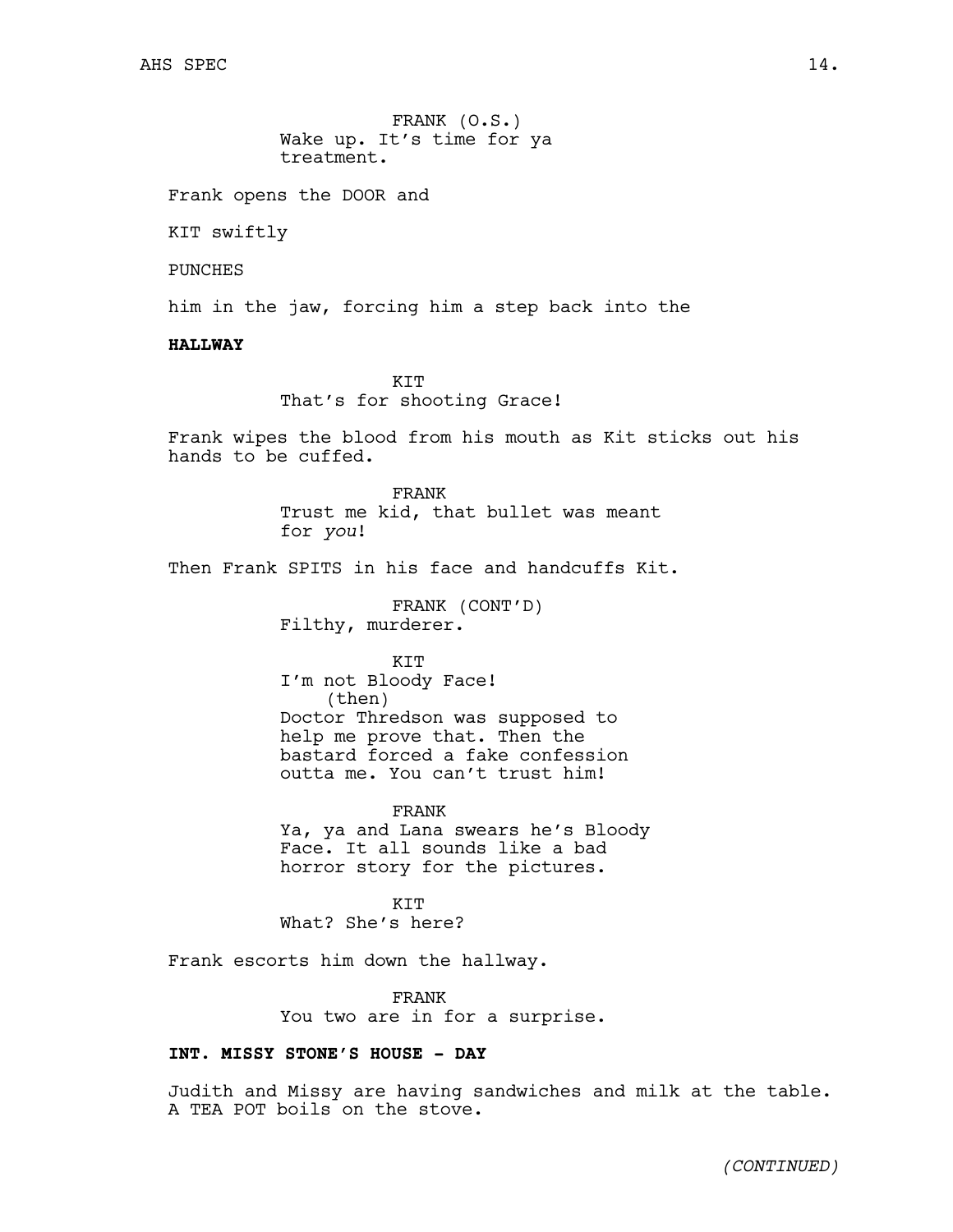JUDITH

I was so convinced that I had--that you didn't survive--that I had failed God's plan. And now with Easter coming, I wanted to confess before...I--I went away for good.

Her last line carries weight. Judith stops eating and gazes at Missy.

> JUDITH (CONT'D) Forgive me.

MISSY STONE That night before the accident. I- well, I was a very shy girl.

# *EXT. HOUSE - NIGHT - FLASHBACK*

*LITTLE MISSY approaches the front porch of the house. Through the window* 

# *KIDS*

*are playing and singing HAPPY BIRTHDAY to a LITTLE BLOND GIRL.*

*Little Missy is struck with fear and decides to turn and walk away quickly.* 

# *EXT. ROAD SIDE - NIGHT - FLASHBACK*

*Little Missy sits near a fence and cries.* 

*MISSY STONE (V.O.) I was so angry and scared to keep living; scared to face my parents and the only girl who cared at all to be my friend.*

*She wipes her tears then puts her GLASSES back on before walking further down the road side until she reaches a bend in the road and begins to cross it.*

## *HEADLIGHTS*

*Rush around the bend and speed toward the stretch of the road where Little Missy crosses.*

# *LITTLE MISSY'S POV:*

*Judith's car swerving in the road toward her--*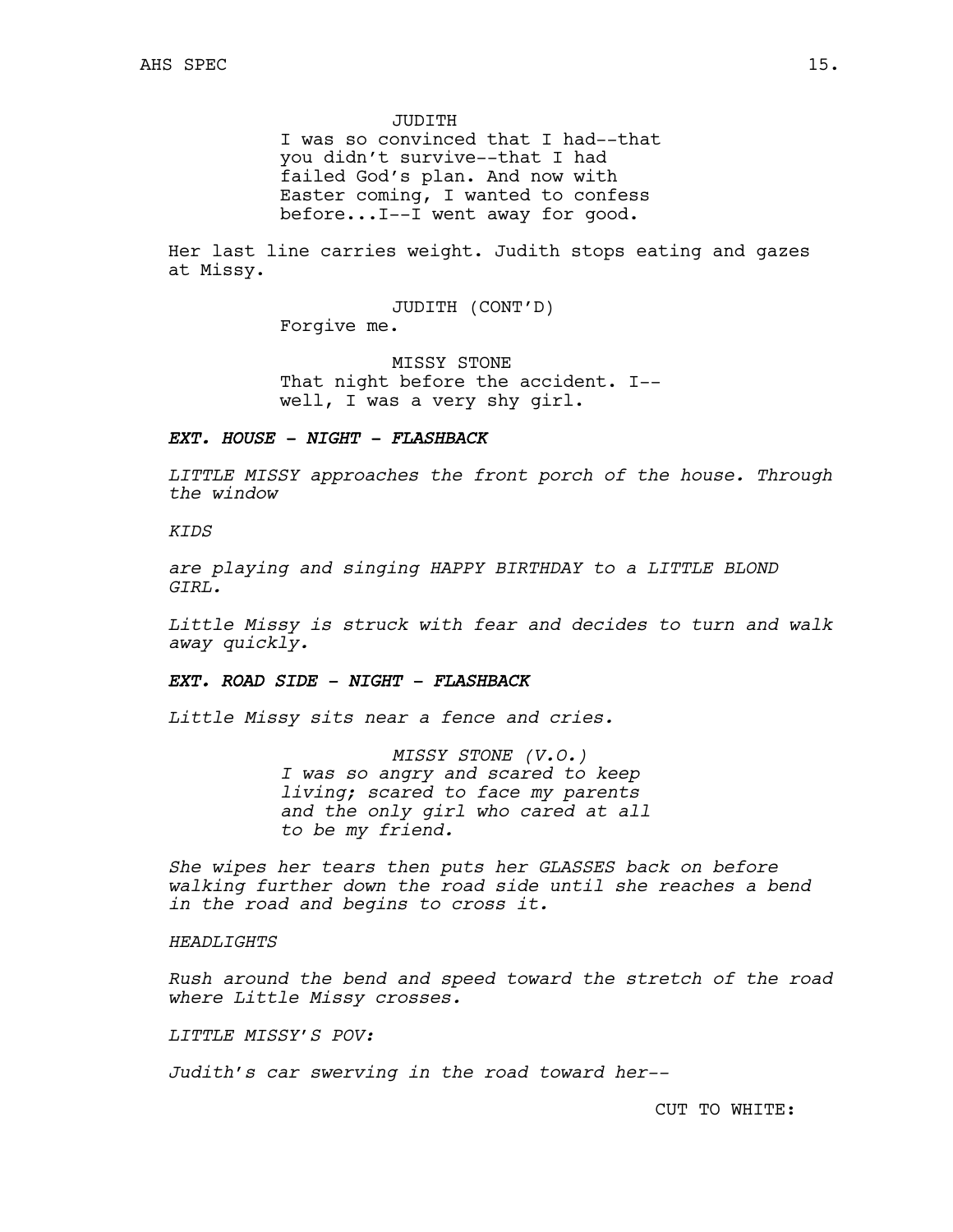# **RETURN TO SCENE**

Missy collects the dishes.

MISSY STONE I had a miraculous recovery the next day. Went back to school and even joined the Glee club. (then) I felt...free and no longer afraid of death after that night. No more shy girl.

Judith breathes easy. Then sees Missy's TATTOO as she bends close to pour the tea.

> JUDITH (re: PENTACLE TATTOO) The tattoo. Are you some sort of witch now?

MISSY STONE About as much as you're Catholic. (then) God is bigger than your church. The moment I walked into my house and saw you. I knew. And I could tell you had seen that Angel a few times before. I saw her first the night of the accident. I was ready, but she wouldn't take me and she said we would need each other when you were ready.

JUDITH Now, Missy, I just came to deliver my confession. I can't be involved in any witchcraft or powers outside the church--

MISSY STONE (gestures toward the bedroom) You hit *me*, Sista. Then crashed into Briarcliff Manor. Your path to atonement begins here. And God *does* have a plan for you.

Judith takes it all in with a deep sigh. Missy gives her the tea.

> MISSY STONE (CONT'D) I'm just helping you along. Drink this. It'll help you relax.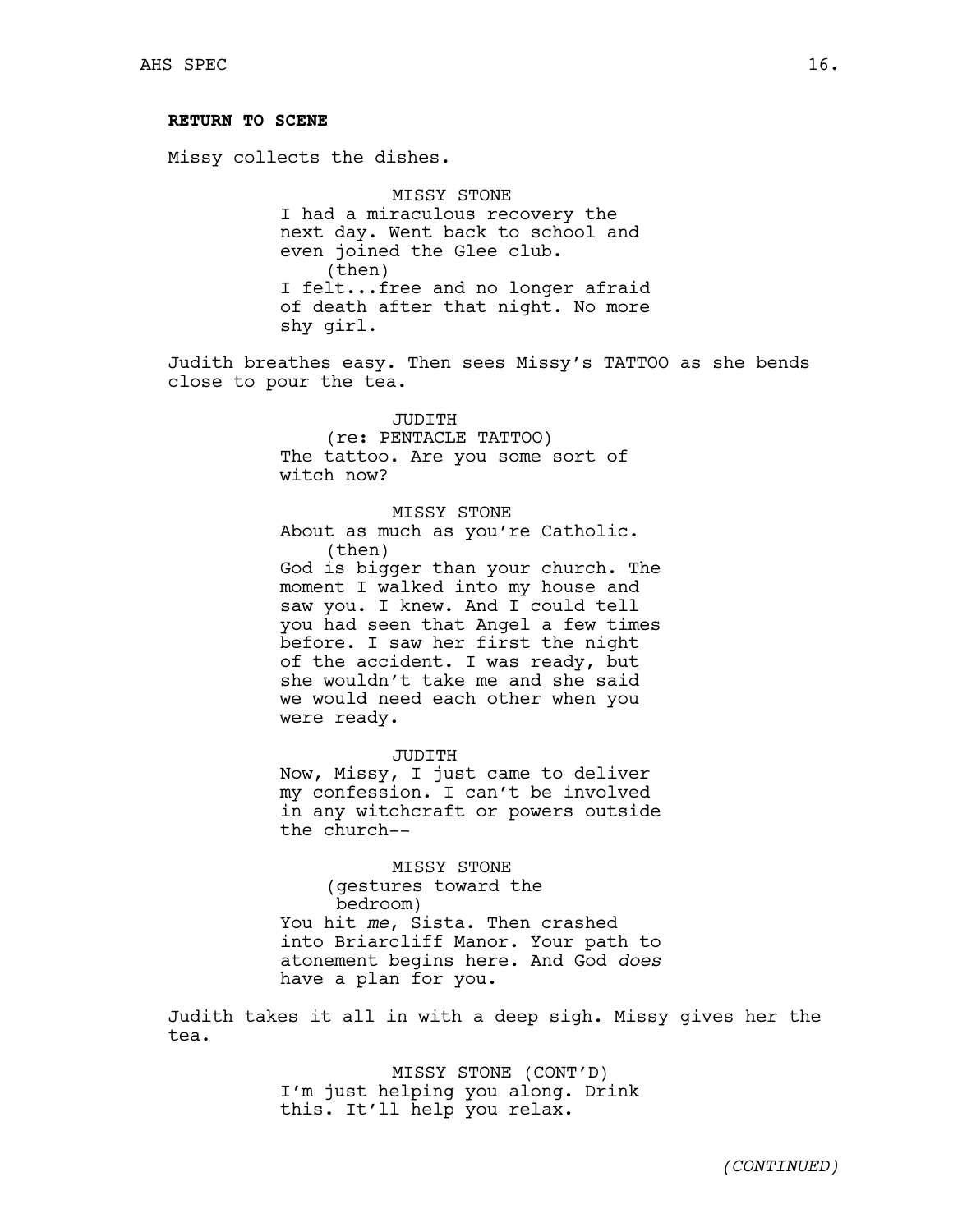Judith takes a sip and then follows Missy down the

**HALL**

And towards the BEDROOM door. As it opens we

MATCH CUT TO:

## **INT. SHOCK THERAPY CHAMBER - DAY**

DOOR opens and KIT

Is escorted inside to find

LANA

Drugged and lying on a GURNEY.

KIT'S POV:

White stone walls and ELECTRICAL EQUIPMENT are laid around the chamber. There are VOLTAGE BOXES with HEADSETS stored on the shelves. Several GURNEYS like Lana's line the sides of the chamber.

Kit's eyes focus on a torture device known as the TUCKER TELEPHONE: *an old-fashioned CRANK telephone wired to battery cells. TWO WIRES are attached to it; one GROUND WIRE and one HOT WIRE.*

> KIT What the hell kinda therapy is this? Lana?! LANA?! Wake up!

FRANK Doc said to strip and change into one of these gowns.

Kit strips and grabs a patient gown set on the CHAIR set next to the telephone device. Then Frank ties Kit's hands and feet to the chair.

> **KTT** What's going on?

FRANK (re: Tucker Telephone) Not sure. The damn thing came in this morning from Tucker, Arkansas. The Doctor will be in shawtly to answer all ya questions.

Frank exits with a little confusion. And then we hear the sound of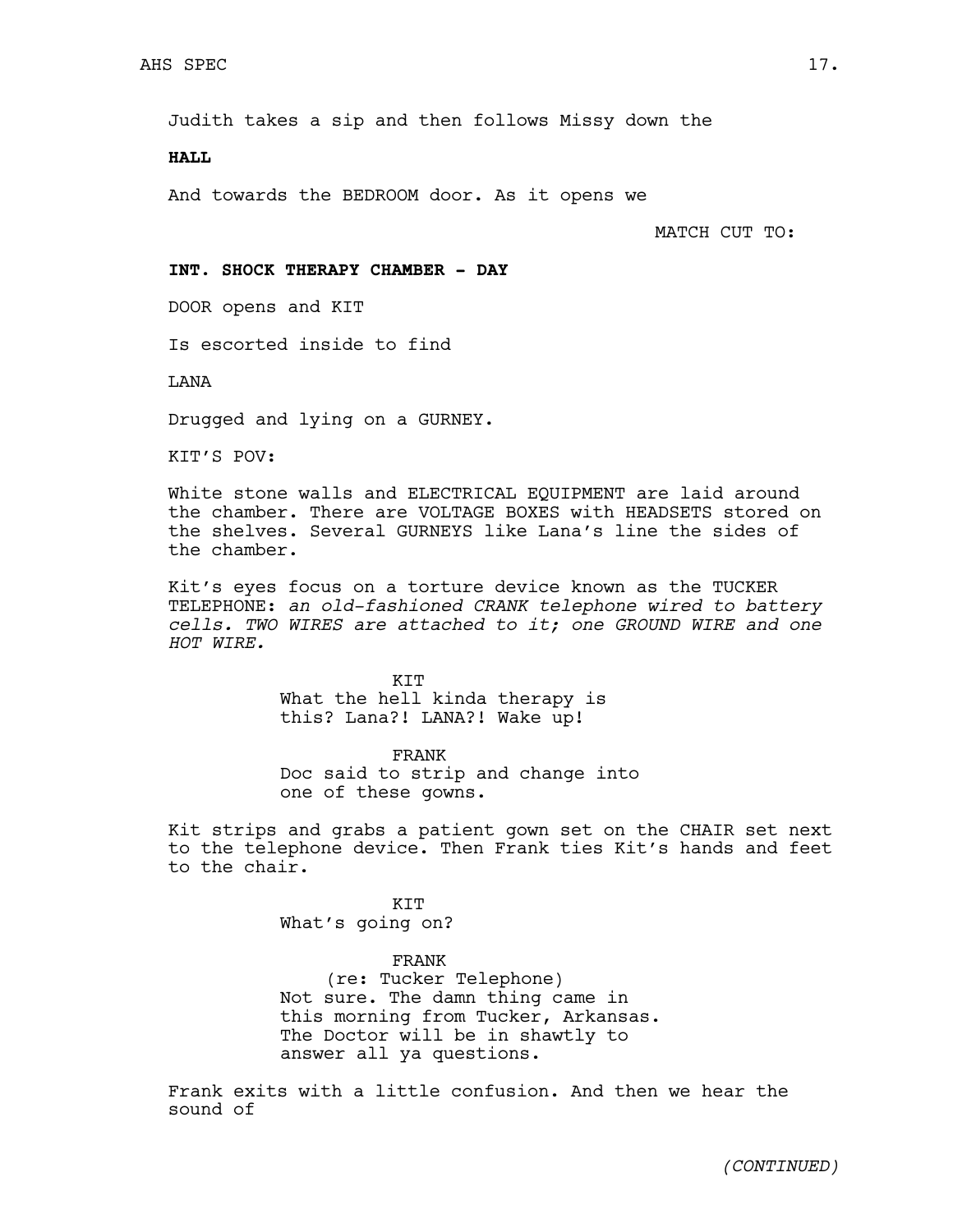A STERN MALE (O.S.) Thank you, Frank. I'll need to be completely undisturbed for the next hour.

FRANK (O.S.) Sure thang, Doc. And welcome back to Briarcliff.

The Stern Male enters to reveal

DOCTOR THREDSON!!

KIT

What are you hiding, you SONNOVA BITCH?! You never believed me for a second. Maybe *you* are the real Bloody Face!

Kit struggles to get loose but Thredson simply closes the door and stands over him, unflinching and STICKS him with a SYRINGE then begins attaching the GROUND WIRE to Kit's big toe.

> DOCTOR THREDSON The Physician at Tucker State Prison Farm is a very creative man. By principle, I am against corporeal punishment, but you've enlightened me to different therapeutic possibilities.

KIT You're a Goddamn LUNATIC! And a LIAR!

DOCTOR THREDSON (calm) Coming from someone who refuses to confront and take responsibility for their behavior, I find that statement to be particularly ironic.

**KTT** 

I'M NOT BLOODY FACE!

Then Thredson slides the HOT WIRE up between Kit's legs and attaches the wire to his GENITALS.

Kit YELLS and fights to get loose but the sedative is slowing him down.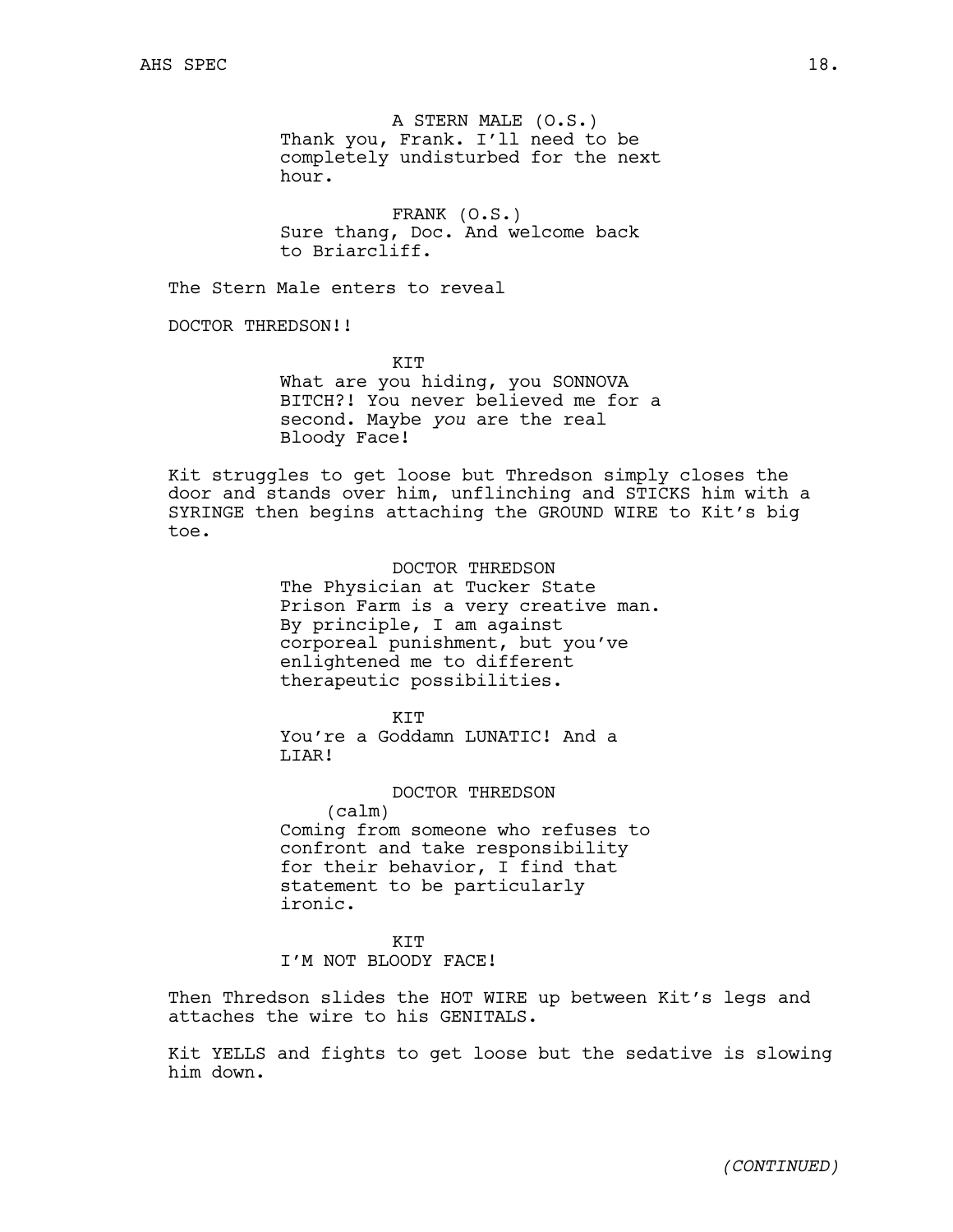Thredson starts to CRANK the telephone device and the ELECTRO CHARGES get stronger!

# **INT. MISSY STONE'S BEDROOM - EVENING**

Missy and Judith sit on the floor together with A SMALL MIXING BOWL between them and a BOOK OF SPELLS. The room is filled with ASTROLOGY CHARTS and BOOKS. Missy's CHILD lies fast asleep in his CRIB.

The room is lit by INCENSE CANDLES. Judith has shed her kerchief and let her hair down; feeling comfortable.

> JUDITH What do I have to do with any of this?

Missy gives her a SHEET OF PAPER from one of her notebooks and a PEN.

> MISSY STONE You can identify what I describe to you. We need to locate the Angel of Death and find out what happened. Then we'll know what to do.

Missy closes her eyes and begins chanting in ARAMAIC.

PUSH IN

Missy's eyes as they ROLL back in her head and we're transported to

## **BLACK**

MISSY STONE (V.O.) It's a dark cell...and a young girl.

FADE IN:

## *ISOLATION ROOM*

*Where the VIRGIN GIRL is curled up in the corner of the room; still alive. The chair remains in place. We see everything in WARM COLORS; slightly overexposed.*

*We hover near her as the* 

*DARK ANGEL*

*Appears with a blank white face and DARK EYE SOCKETS. She nods then points up at something on the door frame. It's the SIGIL.*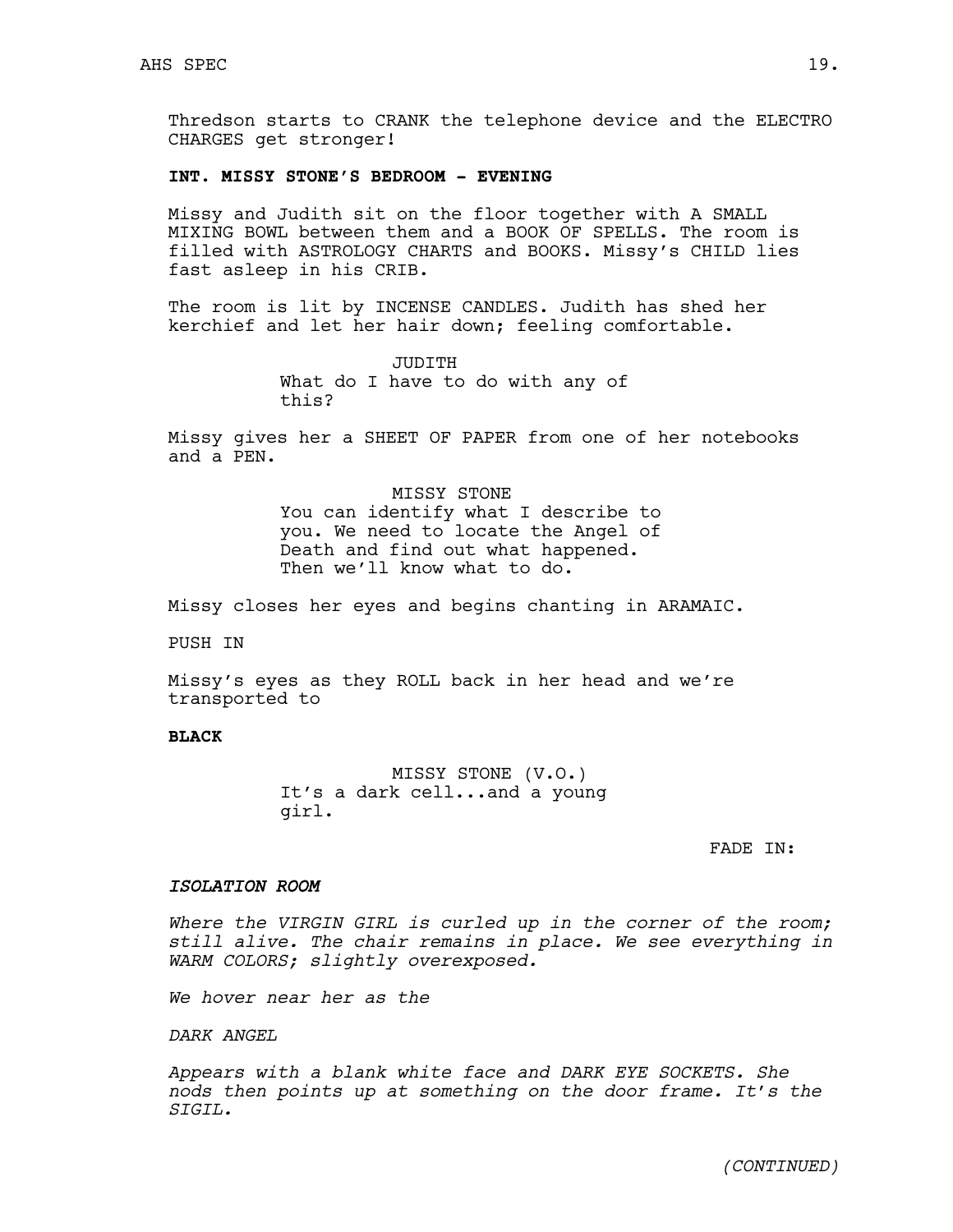*As we exit the cell we're immediately met with* 

*SISTER MARY!!!*

*Glaring directly at us from the hallway! The angry stare brings us back to*

## **INT. MISSY STONE'S BEDROOM - EVENING**

And out of Missy's eyes. She struggles to breath for a moment. Judith finishes writing.

> MISSY STONE Did you get everything?

JUDITH What's a sigil?

hospital.

Missy grabs a WORN SPELL BOOK of the shelf and finds a page showing the SIGIL we saw before on the door frame.

#### MISSY STONE

(re: Sigil) It's written in menstrual blood; a bindin' spell. This is the name of the Angel of Death in Ancient Aramaic. She hears the singing of souls in despair and seeks to release them from pain with a kiss. But if she can't, the tormented soul stays in the body...with no choice. (then) That's what's happening at the

JUDITH What if you're not givin' the opportunity for a kiss?

MISSY STONE Then she'll meet you on the other side with a choice to return in another body or move on. (then) The young Sista with black eyes, who is that?

JUDITH Sister...Sister Mary! That ninny is possessed by something...the Devil; that night a possessed boy was admitted. It has to be. (rising) *(MORE)*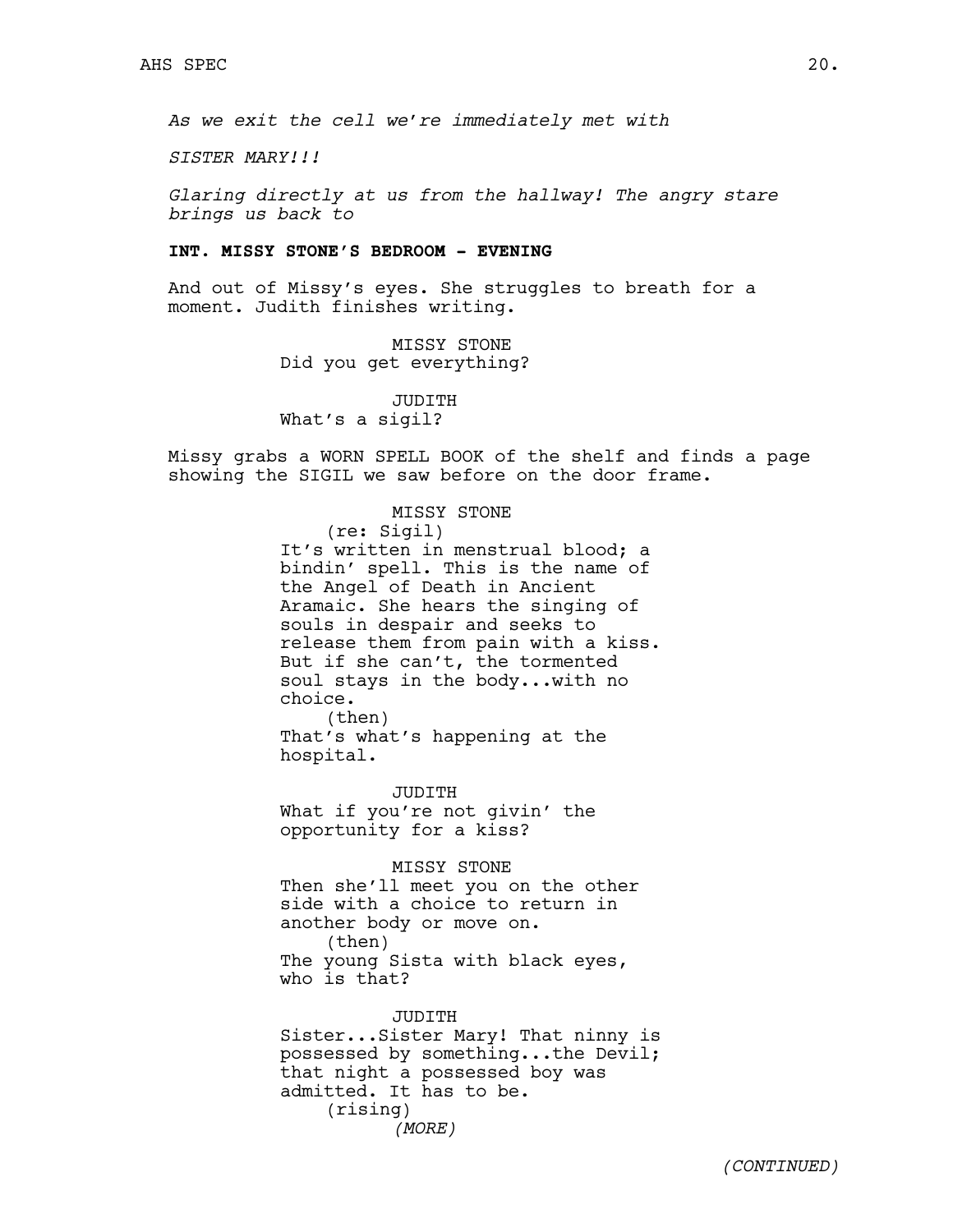I have to stop her. That's the why I'm still here, right? I'm supposed to kill her? *JUDITH (CONT'D)*

MISSY STONE Hold on. That might not work. If that is the Devil, then bindin' the Angel of Death must be a way to protect Sista Mary.

Missy looks over the sheet of paper.

MISSY STONE (CONT'D) I need to find that cell and release the Angel. Who was that bloody girl?

JUDITH It sounds like the Isolation Room. But Briarcliff has never punished a patient in that manner. (grabs her coat and kerchief) I'm not gonna let the Devil use a poor incompetent soul to destroy what the Monsignor and myself-- (catching herself) I want to do God's work again.

HOLD ON Judith. Determined.

# **INT. SHOCK THERAPY CHAMBER - EVENING**

LANA'S POV:

Blurry and SLOW SPEED. She can barely make out the image of Thredson hovering over her. He examines her and then moves to the left of her. *What's he doing??*

She turns her head to the left and sees

KIT

Naked and still strapped to the torture telephone device. He's barely moving. Thredson examines him for a moment then returns to Lana.

We continue LANA'S POV:

Thredson puts on his BLOODY FACE MASK and grabs a 15 BLADE from the table on her right and begins to carefully peel something. Her breathing picks up pace as time returns to NORMAL SPEED.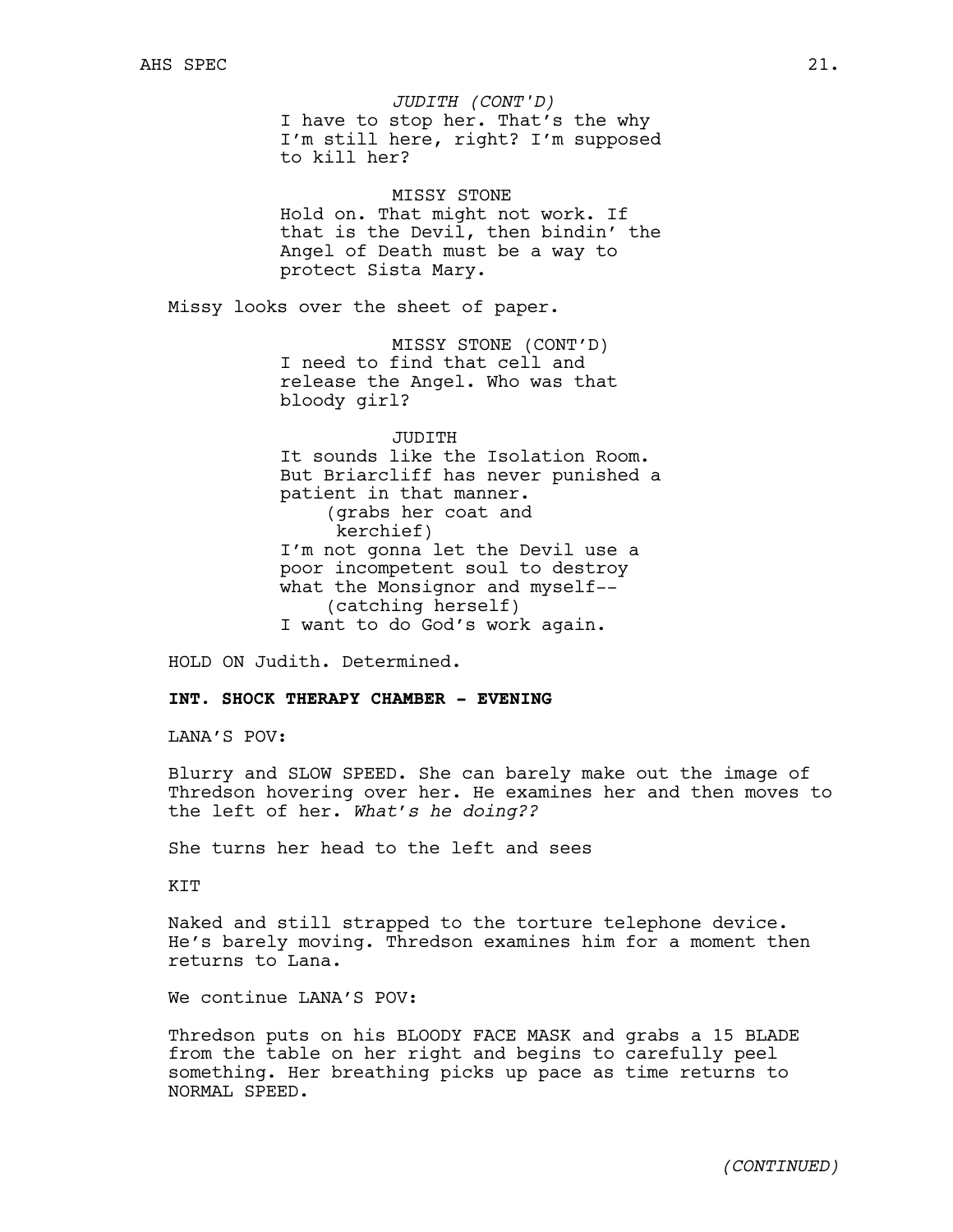DOCTOR THREDSON (O.S.) I was wrong, Lana. It *is* your fault. *You* broke the bond between us. You chose this.

She looks down to her right arm and sees

HER FLESH EXPOSED!!

Thredson has begun **SKINNING** her! Lana struggles to move, then locks eyes with him.

> THREDSON But this can't be rushed. I'll take a piece of you every hour, because I believe you should witness my transformation...a new Bloody Face. It'll bring us closer.

CLOSE ON

Lana's face. The look of TERROR takes us to the...

END OF ACT TWO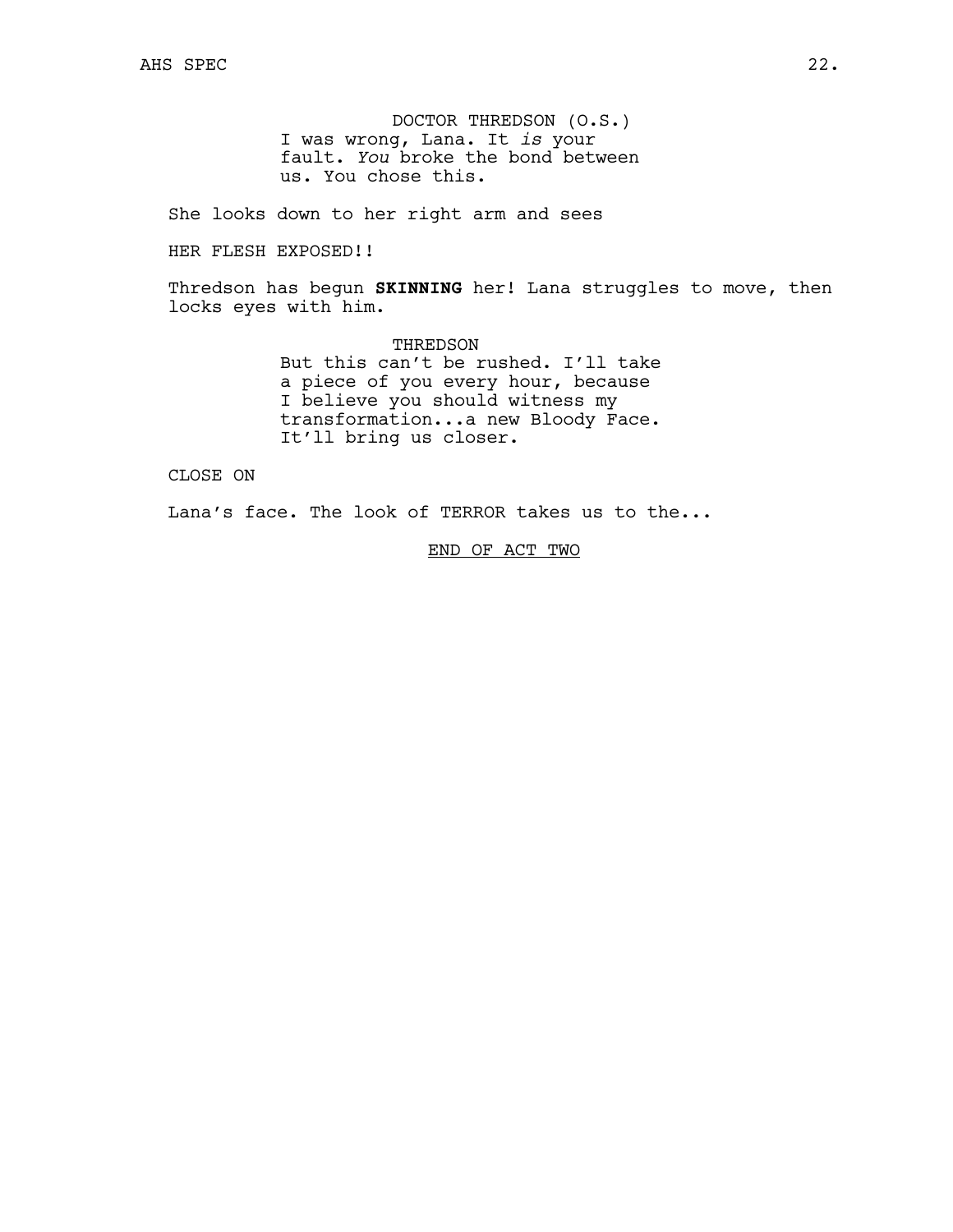# ACT THREE

## **INT. DOCTOR ARDEN'S LAB - NEXT DAY**

DOCTOR ARTHUR ARDEN is cleaning a few of his surgical tools and listening to GERMAN OPERA on the VICTROLA.

Sister Mary enters quickly and turns off the music.

SISTER MARY I have some instructions for you about this Easter Sunday--

DOCTOR ARDEN Excuse me? Listen, Sister. I don't know where or what power you've tapped into but--

Doctor Arden is suddenly--

TOSSED ACROSS THE OFFICE

--by her SUPERNATURAL force. He gets up and grabs one of the surgical blades but it's ripped out of his hands and STABBED into the wall next to his head.

SISTER MARY

--approaches him as he backs into the wall. Then quickly grabs his throat tight.

HER COMPLEXION

--rapidly shifts to a cold translucent texture with veins exposed and the skin sagging as if her body is beginning to decay.

DOCTOR ARDEN

--gazes into her dark seductive eyes as she leans close to his face and smiles. Then:

> SISTER MARY (teases with a kiss) Your soul, **Officer**. **Hans. Gruber**, belongs to me.

*QUICK FLASHBACK TO* 

# *DOCTOR ARDEN'S LAB - SEVERAL DAYS AGO*

*Sister Mary is showing him PHOTOGRAPHS of Doctor Arden as an SS OFFICER in NAZI UNIFORM.*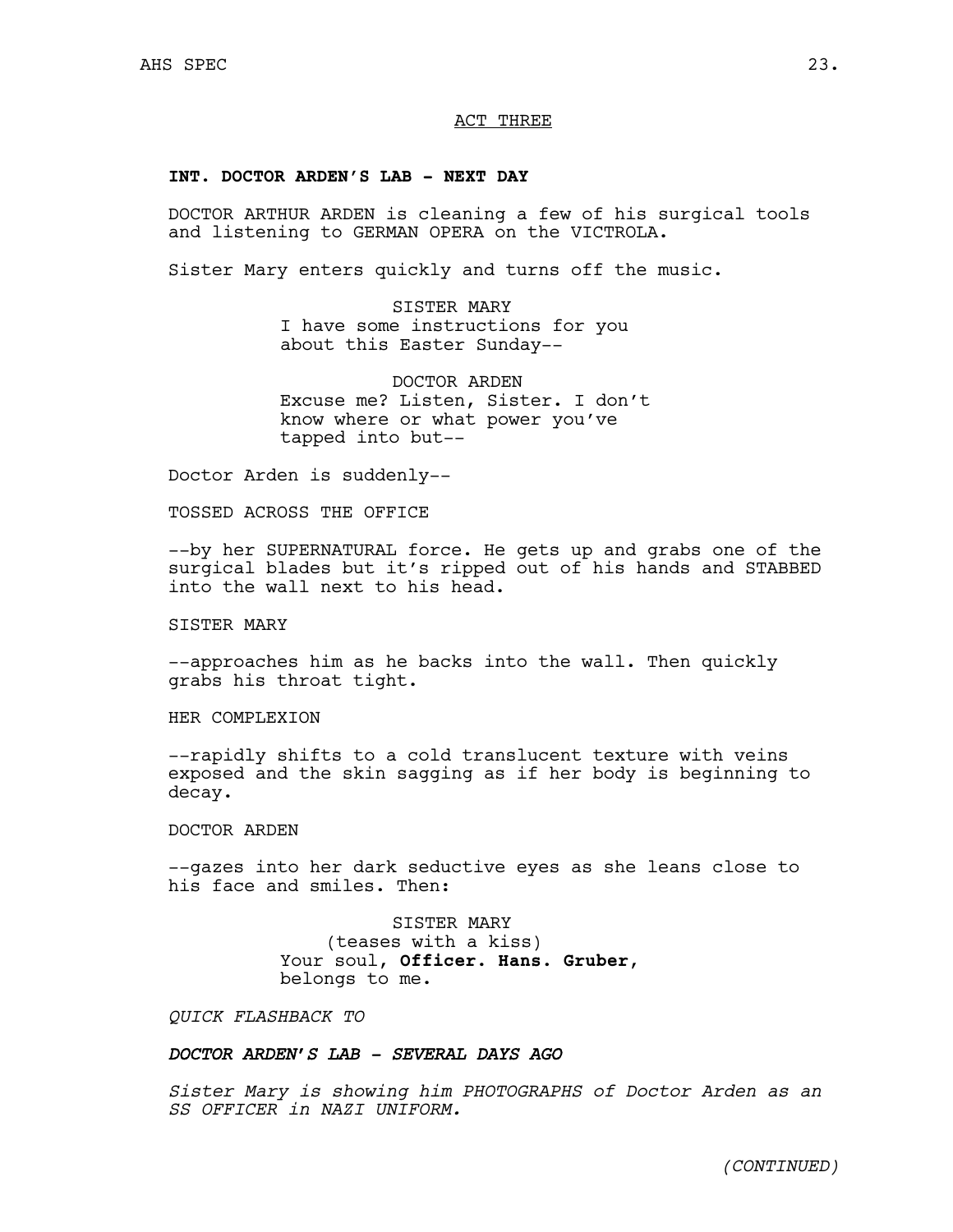*DOCTOR ARDEN Is there something...you want from me?*

*SISTER MARY (up close) This is the beginning of a whole new era. All you need to do is trust me with your entire soul and I promise you...everything will work out.*

*She kisses him gently on the cheek. His look returns us to*

#### **PRESENT TIME**

SISTER MARY (a whisper in the ear) The new era begins tomorrow. This is your hour Doctor Arden...our time.

She rises while glaring down at him. Her complexion returns to its pale and rosy glow.

> SISTER MARY (CONT'D) Tomorrow morning you will release your precious creatures into the common room. I'll take over from there.

OFF Doctor Arden in fear and reluctant obedience.

# **INT. MONSIGNOR TIMOTHY'S OFFICE - DAY**

TIMOTHY HOWARD sits at his desk reading his bible intently. The phone rings.

> TIMOTHY This is Monsignor Timothy. How can I help you?

JUDITH (O.C.) Monsignor Timothy, this is Judith. I need you to listen carefully to me. The Devil must be using Sister Mary Eunice--her innocence as a shield for corrupting what we've created at Briarcliff and I have to stop her. But I must--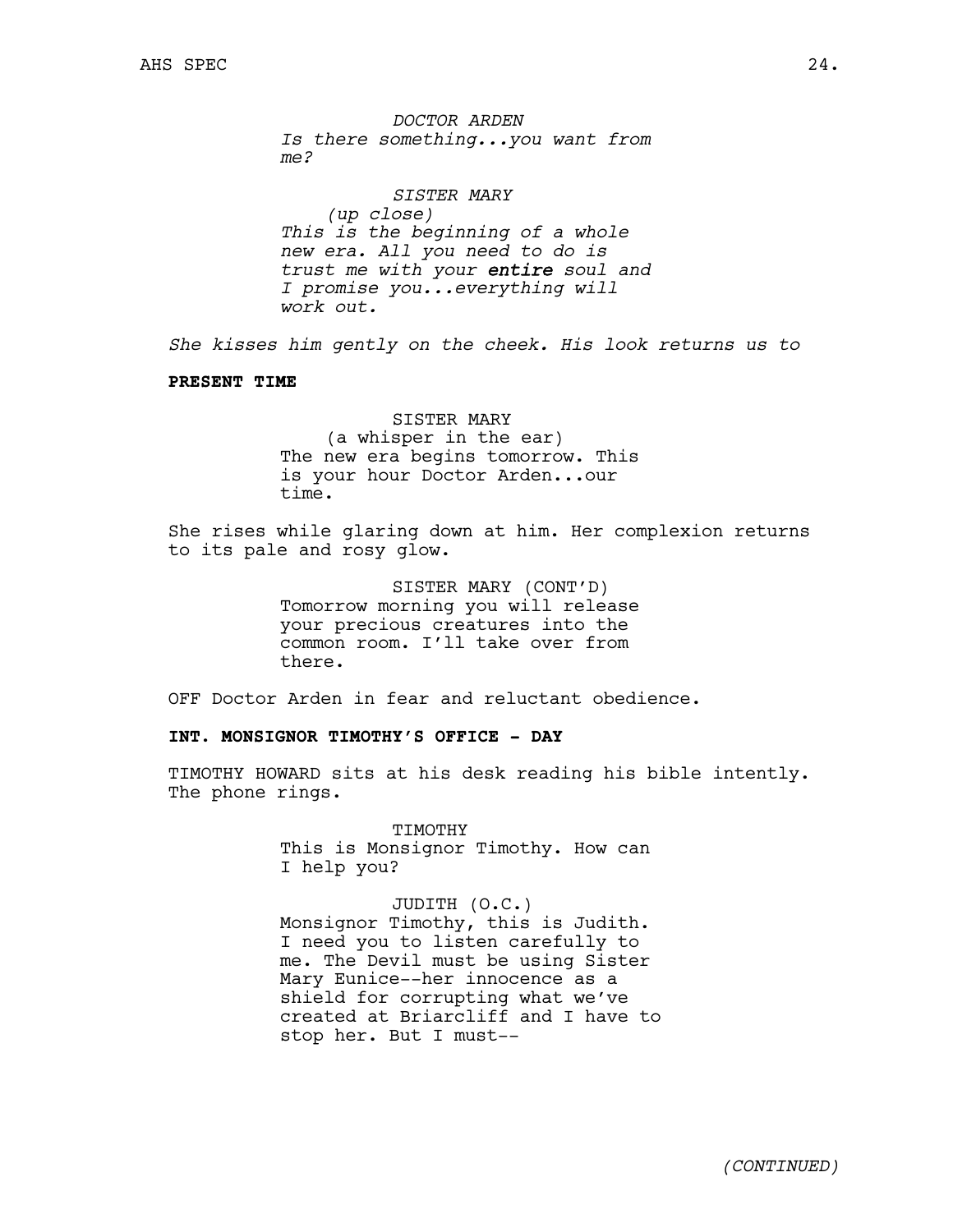TIMOTHY I suspected so, but Judith you are no longer the Administrator of this manor--

JUDITH (O.C.) You have to allow me back, Monsignor. I have...confessed my sins and confronted the error of my ways. You were right to give me leave. And now I have found my calling again.

Timothy closes the bible and leans back in his chair.

TIMOTHY Even if I did arrange for your return, you know an exorcism is no work for a woman--

*QUICK FLASHBACK TO*

# *INT. JED'S PATIENT ROOM - NIGHT*

*JED, the 17 year old POSSESSED BOY, lies in bed during an EXORCISM with Doctor Thredson, Timothy and an EXORCIST. Judith stands back and watches as Jed TAUNTS and YELLS at them.*

*EXORCIST*

*(to Sister Jude) Your work here is done, my daughter. Go sit with the parents. This is no place for a woman.*

*JUDITH I'm stronger than you think.*

## *QUICK CUT TO*

*Judith alone in the room with Jed, still possessed. His skin is pasty and lined with red veins.* 

> *DEVIL POSSESSED JED Tell me, about the little girl in blue, Judy, the young girl, the innocent; and you so drunk you couldn't find your way home...You are a murderer, Judy. MURDERER! MURDERER!*

*The Devil's laugh brings us back to--*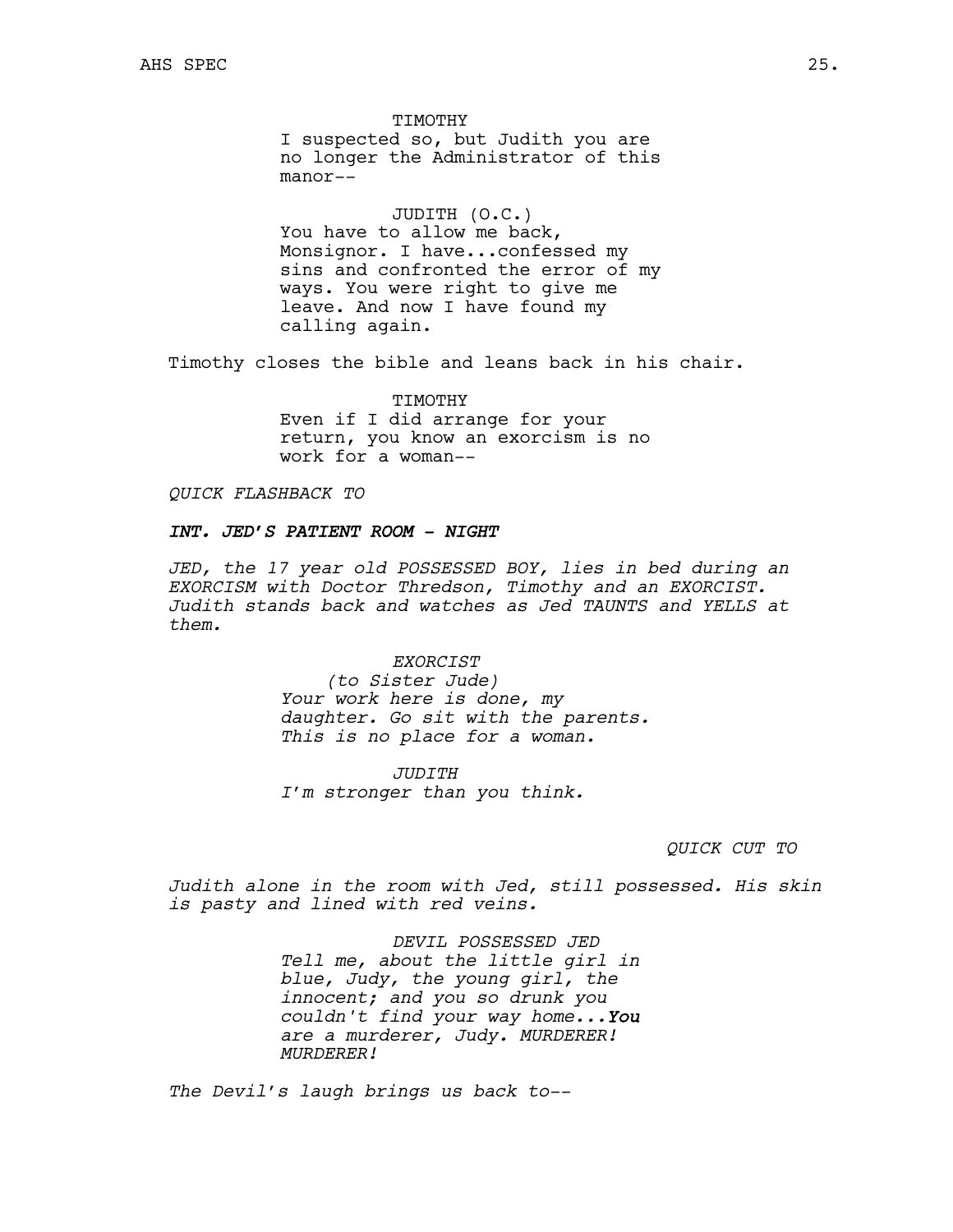# **INT. MISSY STONE'S HOUSE - SAME**

Judith is on the kitchen phone. Missy sits at the kitchen nursing her child

INTERCUT BETWEEN TIMOTHY AND JUDITH

JUDITH Sister Mary--the Devil used her to create a lie about my past; a little girl in blue who-- (re: Missy) I thought she was dead all these years. It's a lie that has consumed me for a long time.

Beat.

#### TIMOTHY

I will confront her myself, first. Then we'll discuss your return.

JUDITH No, you don't understand, Monsignor! There's no time for that. She will--

CLICK. Timothy grabs his BIBLE and a CRUCIFIX from his desk drawer.

# **INT. SHOCK THERAPY CHAMBER - EVENING**

Doctor Thredson SLICES another patch of flesh from Lana's arm and places it in an ICE CHEST. Then wraps the wound with bandages.

Lana is dizzy from the pain and medication. Thredson gazes deep into her eyes and strokes her hair.

> THREDSON You have no idea how much pain this causes me. However, I try to remind myself that it's often the important changes that are the most painful. And your skin is so important to me. To us.

He kisses her on the cheek and exits.

# **INT. SISTER MARY'S QUARTERS - NIGHT**

Now dressed in a clinging GREEN NIGHT GOWN, Sister Mary lights INCENSE candles around her conservative slab of a bed.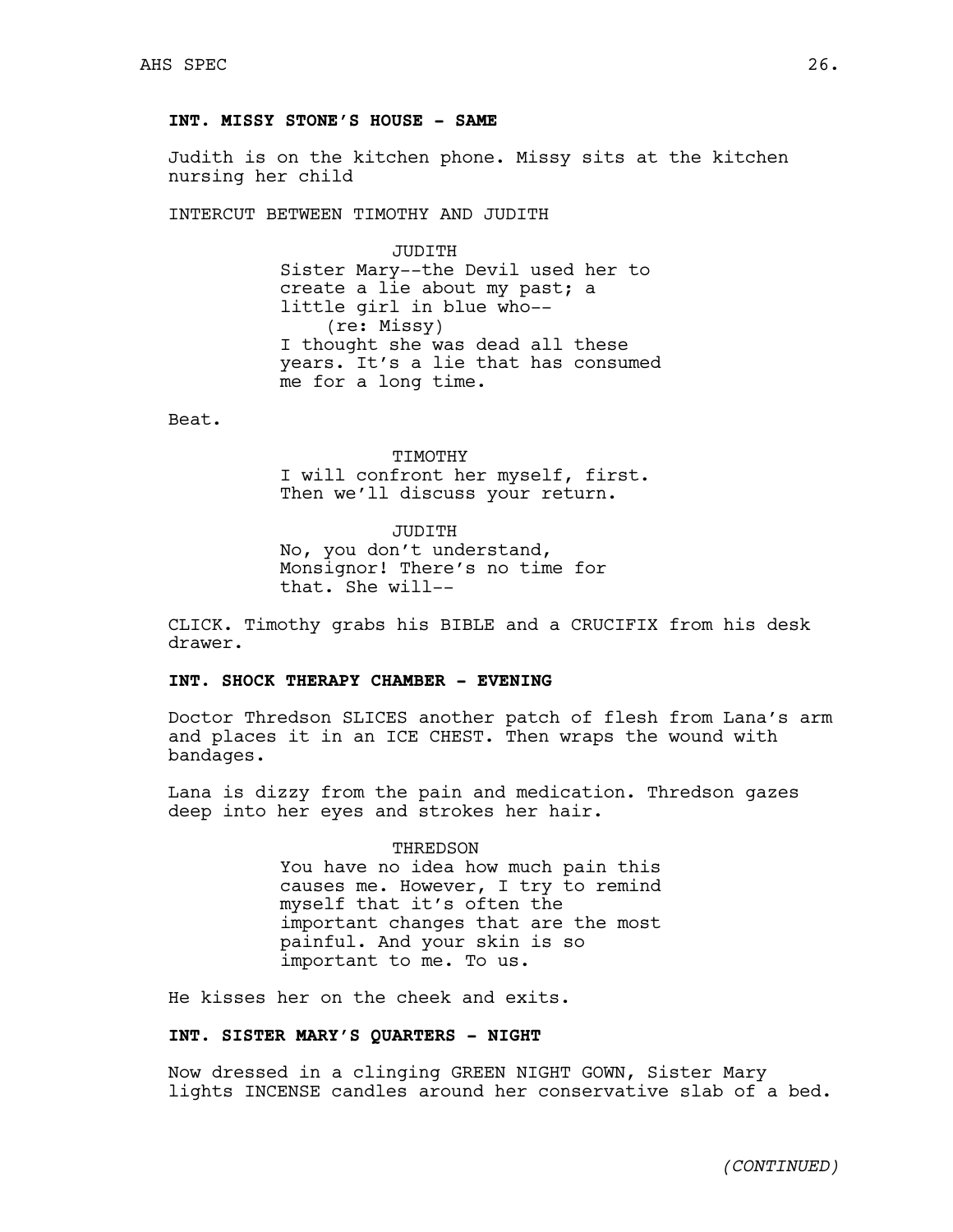A RECORD PLAYER

--crackles before playing Ella Fitzgerald's recording of, "*Get Thee Behind Me, Satan."*

And Sister Mary begins to swoon and sing with the voice of Ella as she stands in front of her CRUCIFIX on the wall and applies a very sinful Red lipstick.

> SISTER MARY (as Ella) *Get thee behind me, Satan. I want to resist. But the moon is low and I can't say no...*

Her swooning is happily interrupted by a fierce--

KNOCK KNOCK KNOCK

She slowly crawls on the bed and lies seductively calm. The door opens by her will; summoning the shocked

MONSIGNOR TIMOTHY

--inside. He gasps at the sight of the redecorated chambers; but more importantly his eyes are transfixed on the

# RISING HEM

of Sister Mary's Green Gown exposing her smooth pale legs as they open to expose the dark crevice between her thighs. Timothy **DROPS his bible** and before he can turn to pick it up--

> SISTER MARY (CONT'D) *He promised to wait, but I won't appear and he may come here...*

## SLAM!

The door shuts behind Timothy; leaving him facing the door with his back to the horny and giggling Sister Mary.

MONSIGNOR TIMOTHY

Breathing heavy and trying to conjure the spiritual strength to face what he fears to be in the room right now.

> SISTER MARY (CONT'D) *Get thee behind meeee...*

TIMOTHY (calm) Forgive my intrusion, Sister Mary. *(MORE)*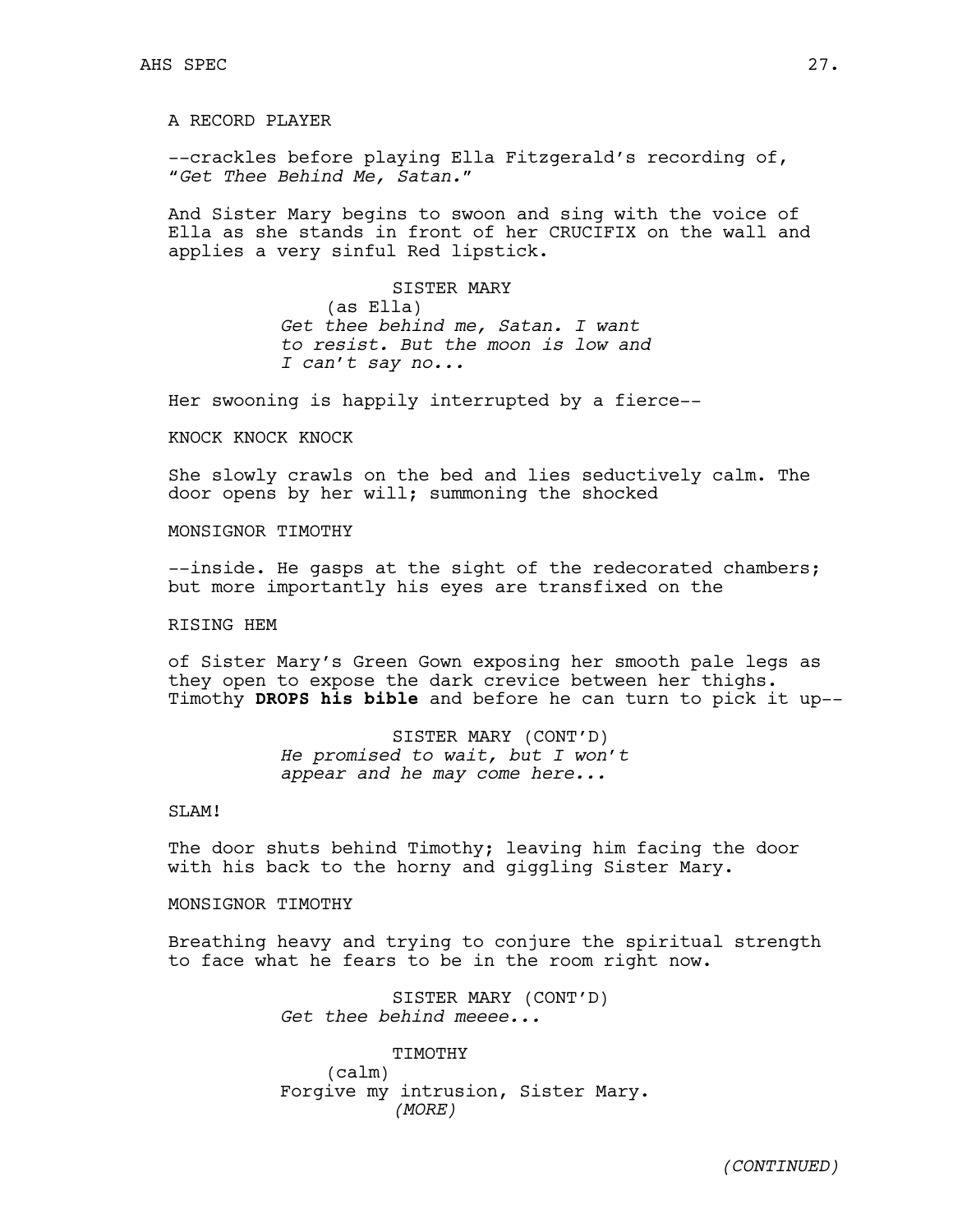I simply came to check on your illness... *TIMOTHY (CONT'D)*

He finally turns to find her propped up on ALL FOURS swaying her hips and panting slowly. The music continues playing.

> TIMOTHY (CONT'D) It--it seems to have made it very difficult for you to carry out your Easter duties. Perhaps, you should remain in here and be excused of tomorrow's Mass--

SISTER MARY Spring Fever's got me all... slippery now, Timmy.

Timothy quickly takes his CRUCIFIX and holds it as he marches toward her. She falls on her back and LAUGHS while he holds the crucifix over her.

Timothy goes into EXORCISM mode and quotes passages in Latin, but Sister Mary continues to sing along to Ella.

Sister Mary grabs Timothy's hand and guides the Crucifix

DEEP BETWEEN HER LEGS.

SISTER MARY (CONT'D) *Satan...he's at my gate. Get thee behind me...*

Timothy fights to keep the Crucifix from entering her, while quoting the passages...and then reaches to hold her down but *unintentionally*??

TOUCHES

--her **breast**. He's not sure of the intention either and hesitates as she finishes the song:

> SISTER MARY (CONT'D) (deep into his eyes) *...stay where you are it's too late. It's too late. It's tooooo laaaate.*

## SCRATCH

The music stops abruptly and Timothy backs away from her as she rises from the bed. No more play time.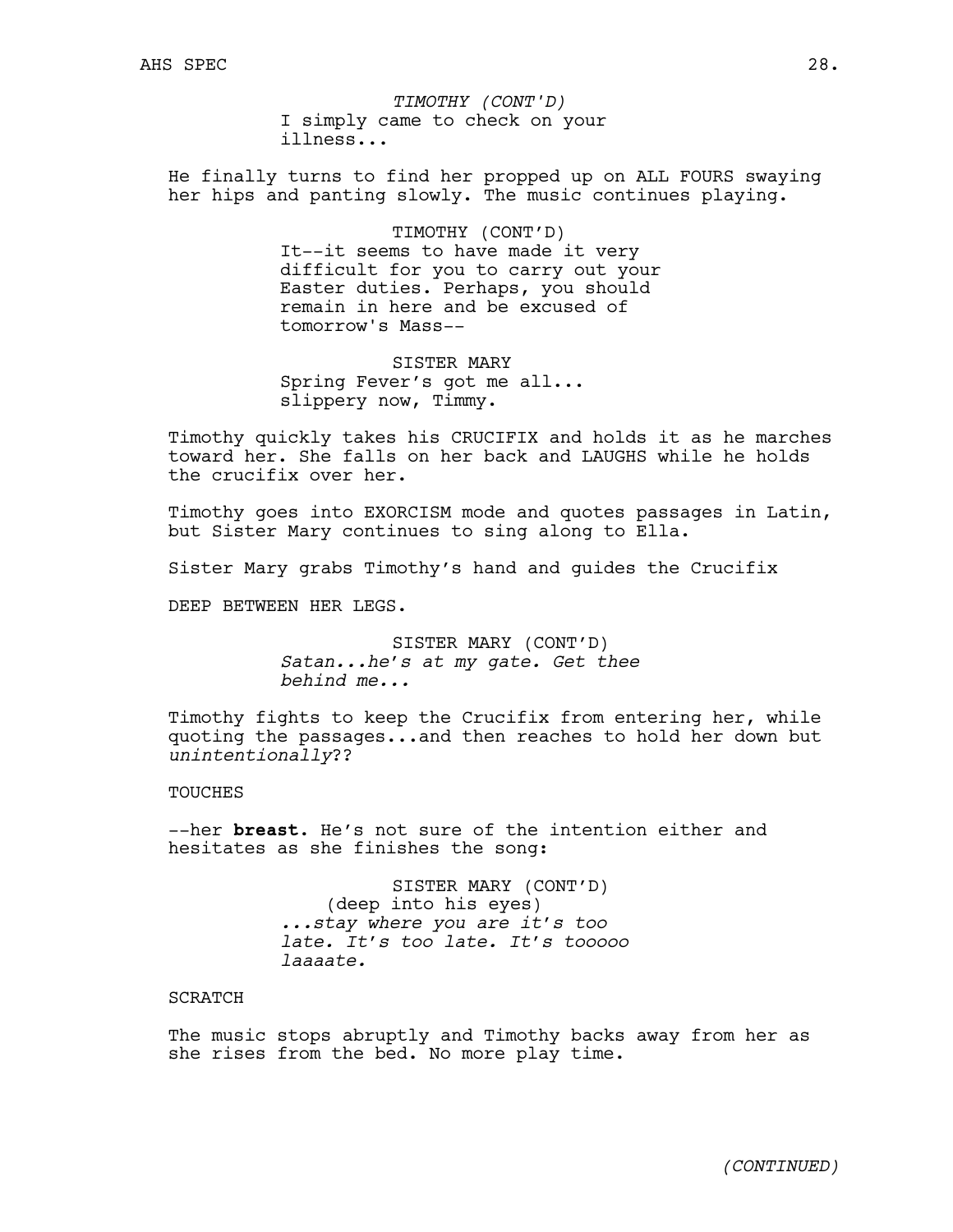SISTER MARY (CONT'D) (in a male voice) *"But I say unto you, that whosoever looks on a woman to lust after her has committed adultery with her already in his heart."*

Timothy is SLAMMED into the wall as Sister Mary clings to him and reaches

DOWN DOWN DOWN

--until she finds him at FULL attention and begins to stroke. His breathing deepens to a groan.

EYES tightly shut, Timothy mutters the rest of his passages in desperation. Then:

> TIMOTHY Satan...let go--let go of this...innocent child of--

SISTER MARY (as a teen girl) Timmy! C'mon, Timmy! My parents will never know! We'll just try it this once, I promise!

The stroking and panting continues until--

SHE STOPS!

And backs away from him; a pious and innocent Sister Mary again.

Timothy gasps and opens his eyes; afraid but wanting to finish the job. Twenty years of sexual repression ready to be released at a touch of hand.

Sister Mary quickly gets dressed in her HABIT.

#### TIMOTHY

I won't let you leave here, Satan.

He stumbles toward her reaching out then collapses on her bed; SHAME.

> SISTER MARY (in Timothy's voice) This is always an *anxious* time for the followers of Christ. It's when we take record of our sins but it's also a time of remembrance and *joy*...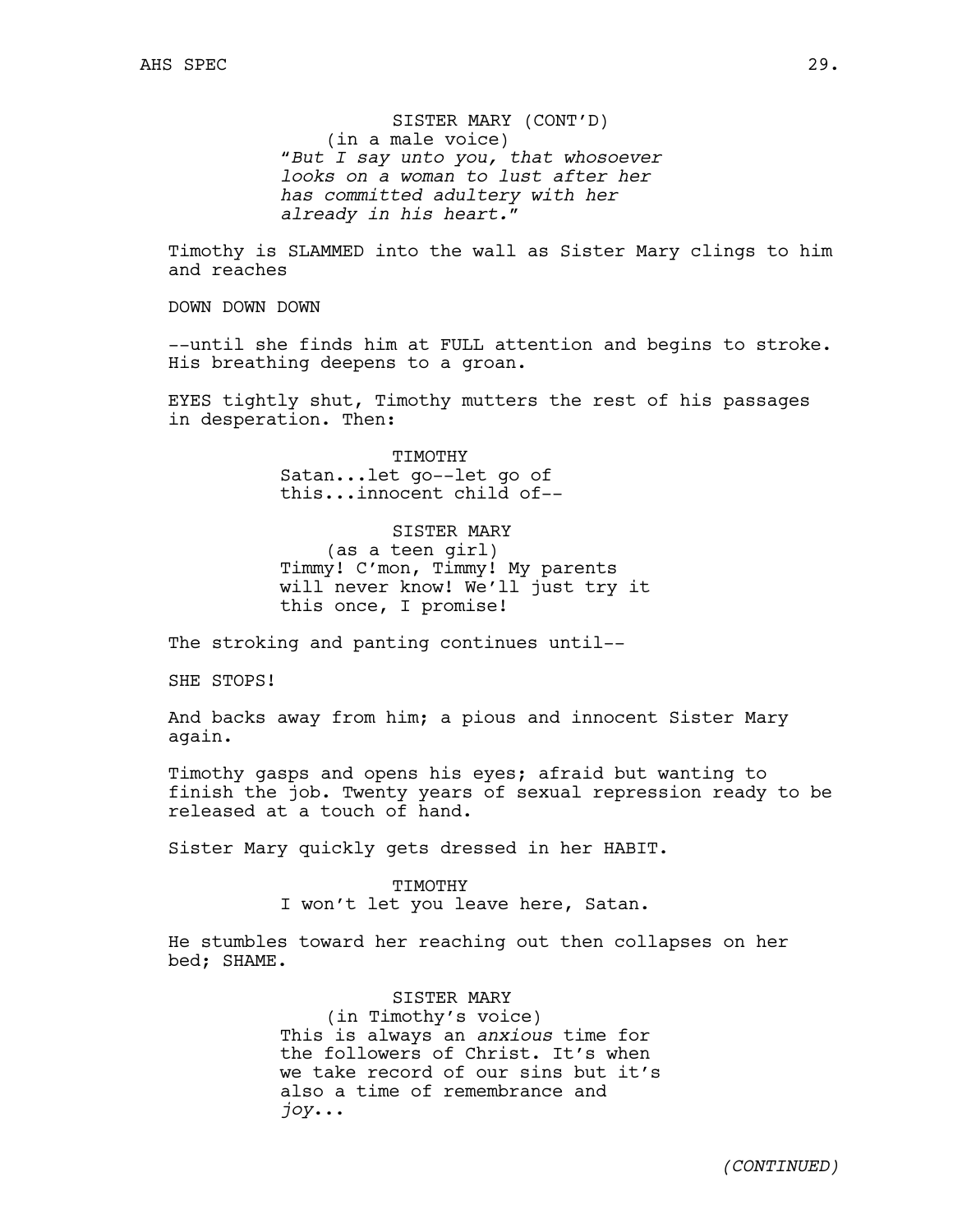Sister Mary, fully dressed now, starts to blow out some of the candles but leaves ONE burning next to him.

> SISTER MARY (CONT'D) (back as herself) *"Know ye not that your body is the temple of the Holy Ghost?"*

And that's the final knife in Timothy's pious heart. She EXITS and we HOLD ON Timothy as he slowly reaches

DOWN DOWN DOWN

--to grab hold of liberation and shame. The candle goes out and we...

# END ACT THREE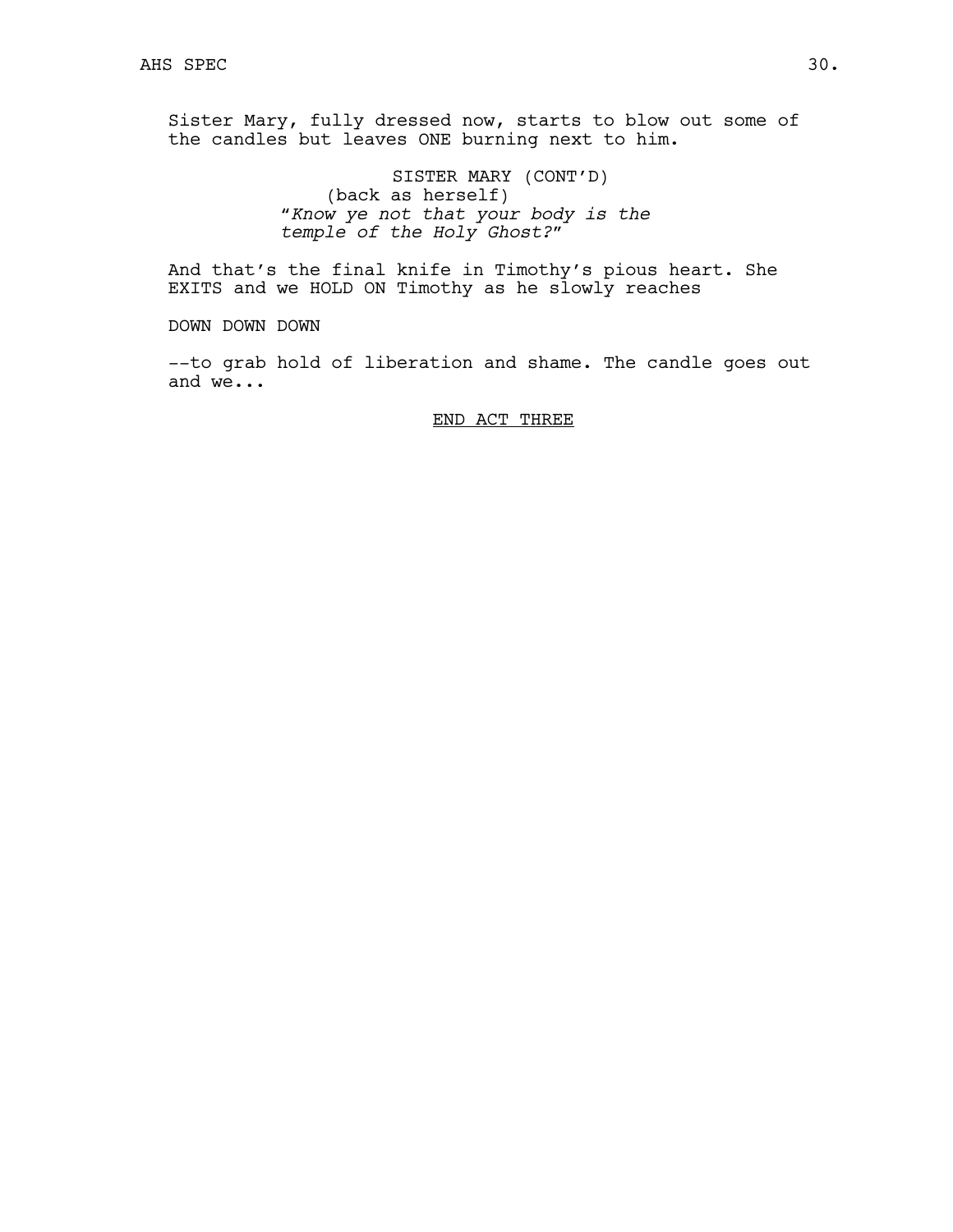## ACT FOUR

# **INT. SHOCK THERAPY CHAMBER - MORNING**

TITLE CARD: EASTER SUNDAY

Doctor Thredson visits the chamber with Sister Mary. She remains at the doorway as Thredson examines both.

Lana and Kit are awake but very weak. There's a BANDAGE around the exposed parts of Lana's arm.

LANA

Bloody Face...you have to stop him.

DOCTOR THREDSON As you can see, both patients withstood the first hour of treatment. I'll have Mr. Walker escorted back to Isolation after I run some tests.

Thredson removes Kit's restraints as Kit regains consciousness.

> SISTER MARY (re: Tucker Telephone) I see my gift is serving you well.

Sister Mary glances at Lana; indifferent to her situation.

**T.ANA** Sister, why is--what's going on?

Thredson approaches Sister Mary with delight.

DOCTOR THREDSON Yes. And I applaud your resourcefulness and enthusiasm for my work.

KIT Thredson's a LIAR! Lana's right. He's the real Bloody Face!

SISTER MARY Sister Jude was wrong to challenge your insight. You do great work... (whispers close) Bloody Face.

Thredson steps back from Sister Mary. He's worried at first, then angry and confused.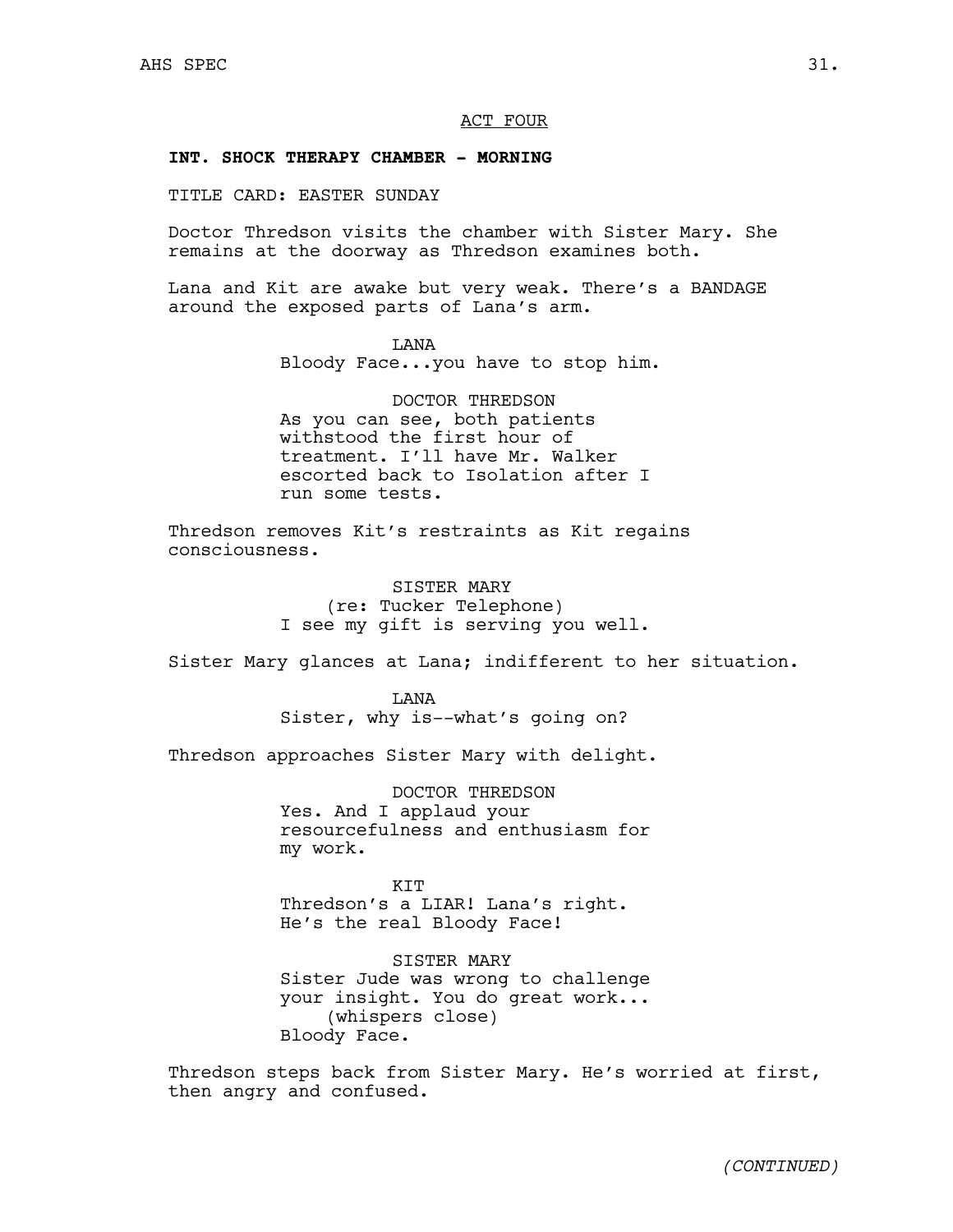DOCTOR THREDSON Who are you?

SISTER MARY Your Superior.

And she quickly exits.

LANA Wait, Sister Mary! (to Thredson) What's going on?! What did you tell her?

He grabs the 15 BLADE from the tray as Kit slowly creeps out of his chair.

> LANA (CONT'D) Thredson, wait! WAIT!

She quickly eyes Kit behind Thredson and begins to stall with:

> LANA (CONT'D) I could be pregnant! Just think about it. I could be carrying your future inside me. We could--

Thredson hesitates and it's enough for Kit to grab the

HOT WIRE

And take Thredson by the neck from behind!

Kit uses all his strength to CHOKE him out.

**INT. MONSIGNOR TIMOTHY'S OFFICE - SAME**

Timothy enters exhausted to find

A QUIET NUN

Sitting in the guest chair with her BACK TOWARD him. Timothy cautiously moves toward her, praying it's not Sister Mary wanting another round. Fortunately, it's:

> JUDITH (rising from the chair) I can't tell you how much of a comfort it is to be back in these habits.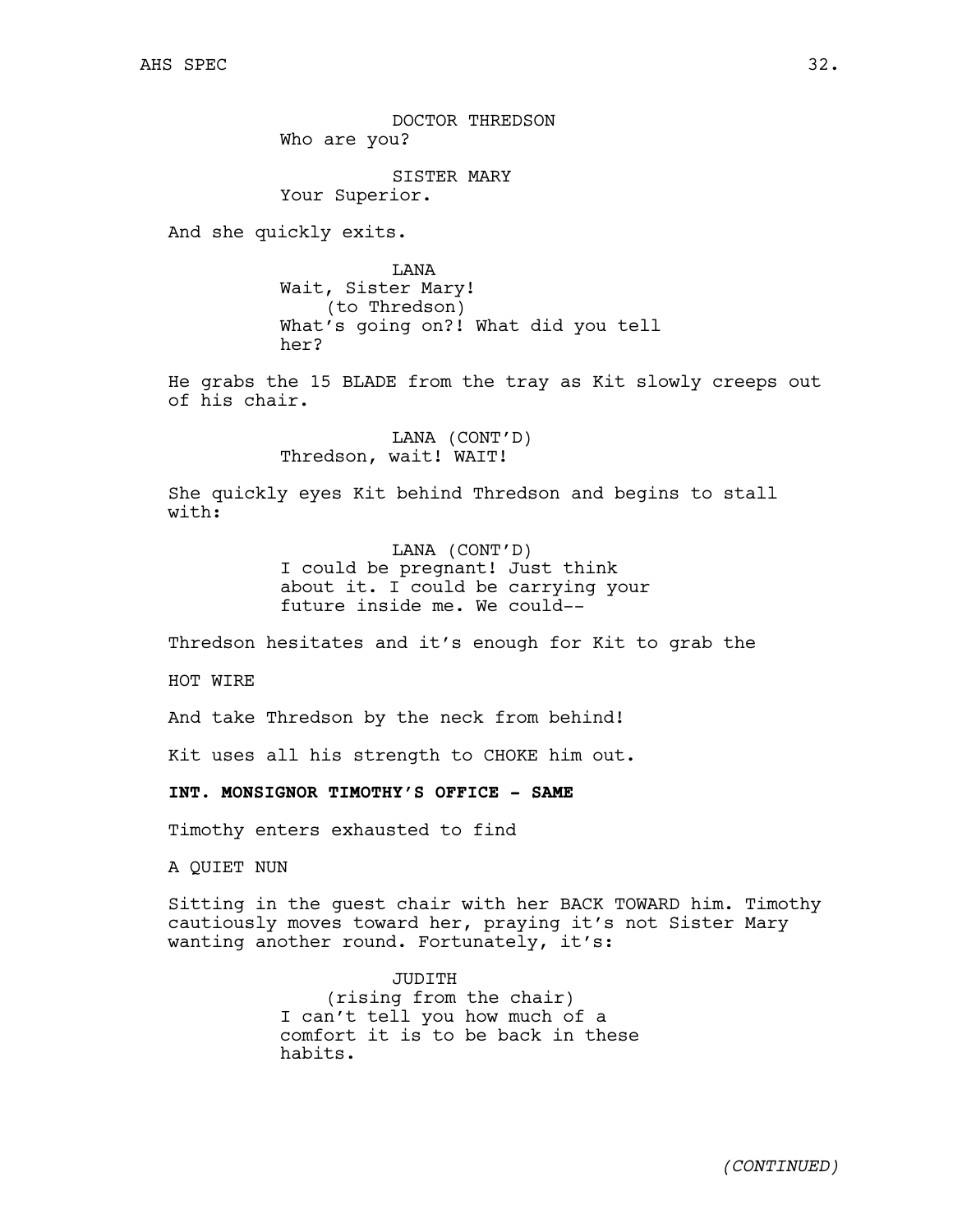TIMOTHY (sotto) I was too weak. I failed...I broke my vows. (now facing her) We'll need to call Father--

# JUDITH

No! It's happening now. You need to find Missy Stone on the back entrance of the Female Infirmary and guide her to the Isolation room. She'll know what to do from there.

TIMOTHY And what you can *possibly* do, Sister?

JUDITH I told you before... (in his face) I'm stronger than you think.

# **EXT. FEMALE INFIRMARY - FOREST GROUNDS - MORNING**

Missy navigates through the thick brush near the walls. She searches for the back door. She's dressed in Nurse WHITES and a RED CAPE and KERCHIEF.

GROWLING

Stops her! Missy scans about and pulls out a KITCHEN KNIFE and continues forward quickly.

# **INT. MAIN OFFICE - MOMENTS LATER**

Sister Mary enters and looks around. She senses something off; something like

> JUDITH (knocking on the wall) It's frustrating, isn't it? Entering a place without being invited.

She approaches from the corner of the room and closes the door. Her RIGHT HAND hides something in the back of her Habit.

> SISTER MARY You're too late, Moody Judy--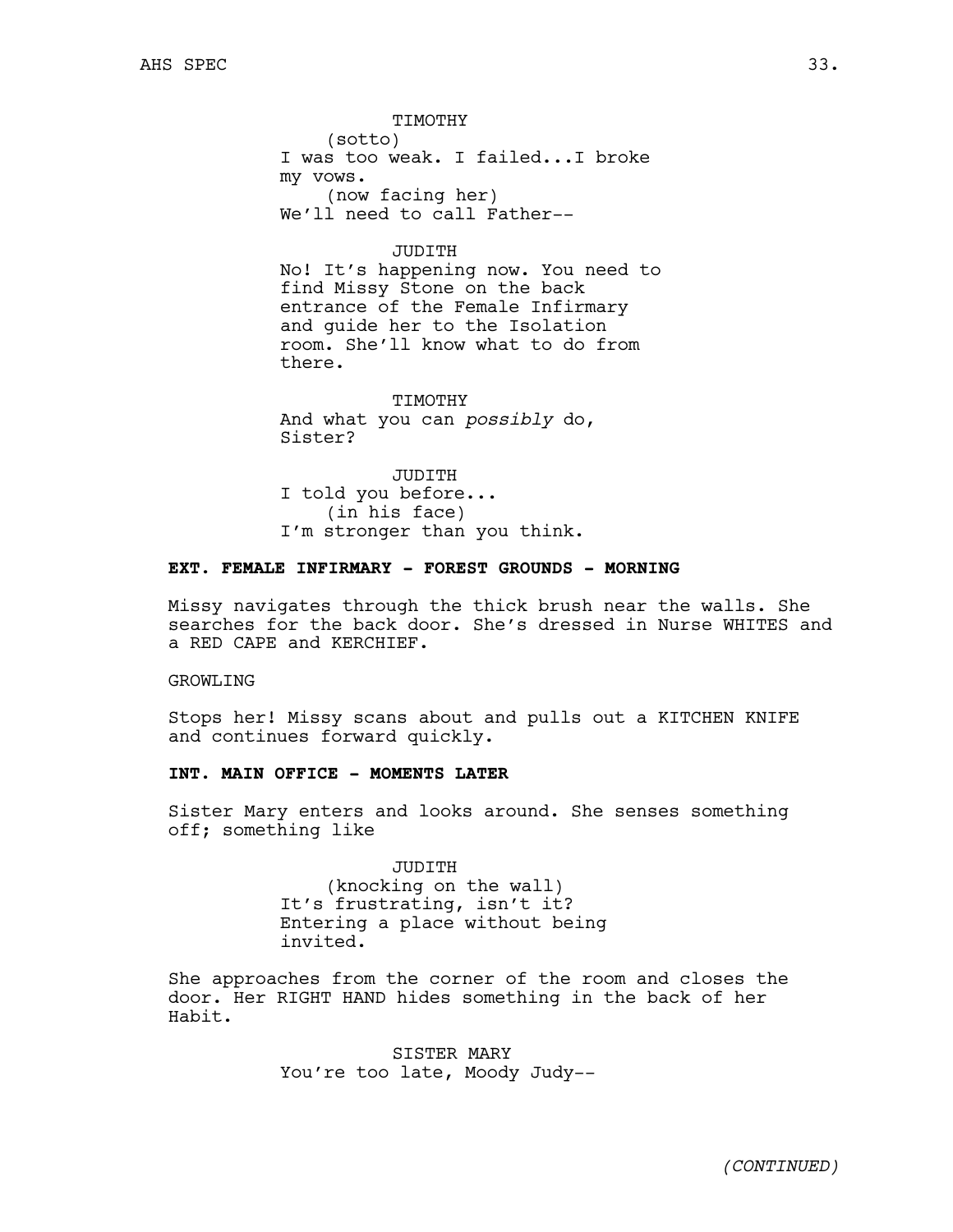JUDITH **Sister** Jude. The appropriate Administrator of this facility. (then) You might've taken the precious innocent soul of that young girl, but it won't protect you for long--

SISTER MARY (facing her now) You mean the girl you bent over on this very table; her pale buttocks exposed as you *beat* her-- (begins weeping) Sister Jude, I'm so sorry! Can you help me, please? NOOO!! LET ME GO!

She falls to her knees in front of Judith and grabs hold of her waist. Sister Mary cries like a child as Judith raises

## A RAZOR BLADE

from her right hand and embraces Sister Mary with her left arm; holding her close...or *preparing to strike?*?

> JUDITH It's okay, child. Let us--let us pray together. *Our Father, who art in Heaven...*

SISTER MARY *Our Father, who art in Heaven...*

JUDITH *Hallowed be thy name.*

SISTER MARY *Hallowed by they name.*

Judith gets anxious, not sure how to proceed.

# **EXT. FEMALE INFIRMARY - SAME**

Missy reaches the

INFIRMARY DOOR

But it's still locked. Missy knocks gently.

MISSY STONE Monsignor? It's Missy Stone. Sister Jude said you would--

SMACK!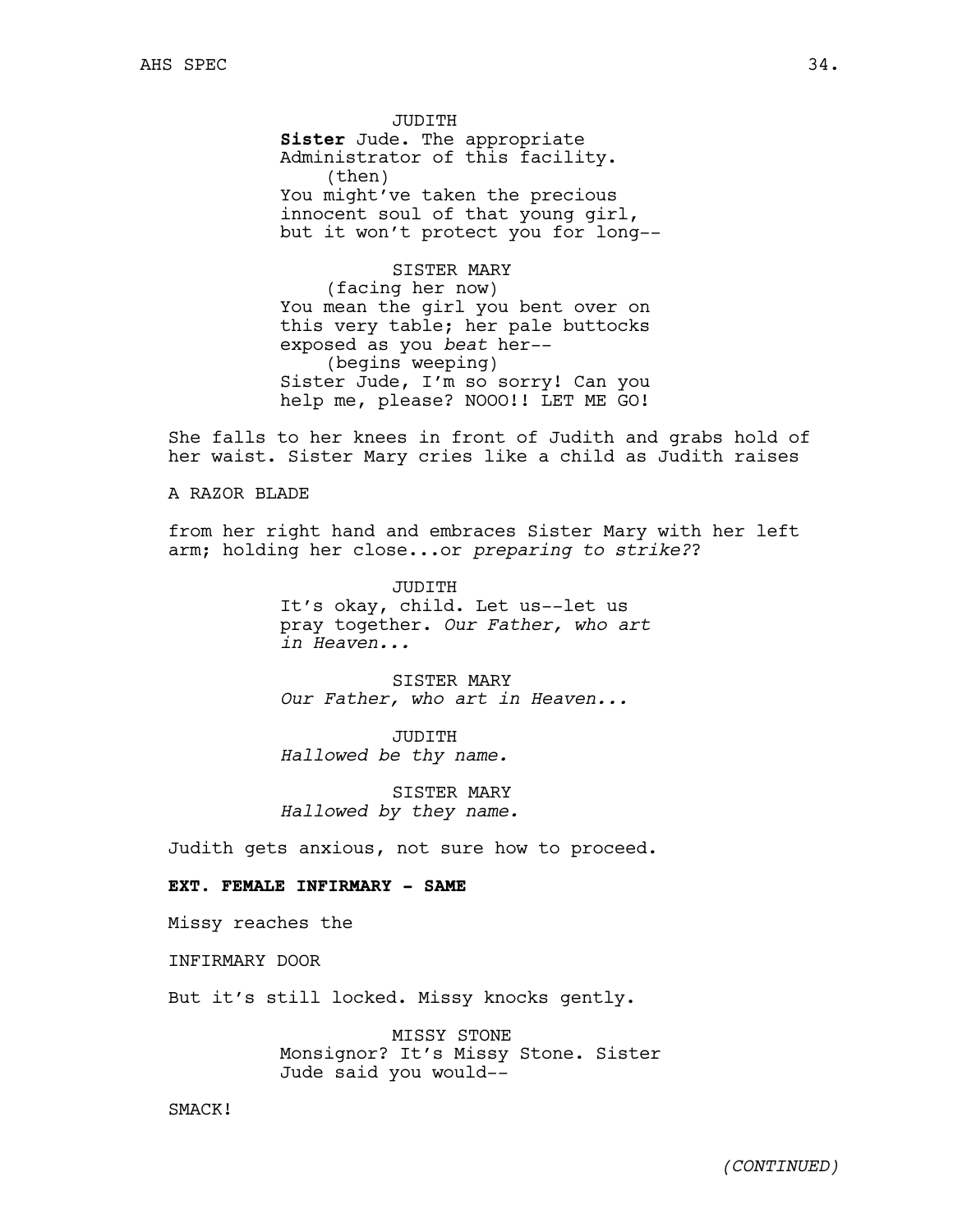She's tackled by one of Arden's MONSTER HUMANS! Missy drops her knife and struggles to fight it off her. The Monster

LICKS IT'S GNARLED LIPS

And **snatches** at her face. Missy maneuvers to grab the knife and

**SLICES** 

Deep across It's face.

AAAAAARRRRRGGGG!!!

It lets go of her and rushes to the door, POUNDING on it.

MISSY STONE (CONT'D) HELP! HELP! OPEN UP!!

THREE MORE CREATURES

Arrive from the BUSHES and creep toward her. The WOUNDED one hides behind the others as they GROWL and GRUNT.

HOLD ON

Missy taking a deep calming breath and closes her eyes then mutters a prayer. She's not afraid.

## **INT. MAIN OFFICE - MOMENTS LATER**

Back where we left them...

TIGHT ON

Sister Mary's closed and WET eyes. The tears suddenly dry up and she opens her eyes...BLACK.

JUDITH

Steps back from Sister Mary and quickly hides the razor blade behind her back. A DEEP SINISTER LAUGH echoes through the room.

> SISTER MARY (deep male voice) *Behold, I will ransom them from the power of the grave. I will redeem them from death. I will be thy plagues. I will be thy destruction; and repentance shall be hid from mine eyes.*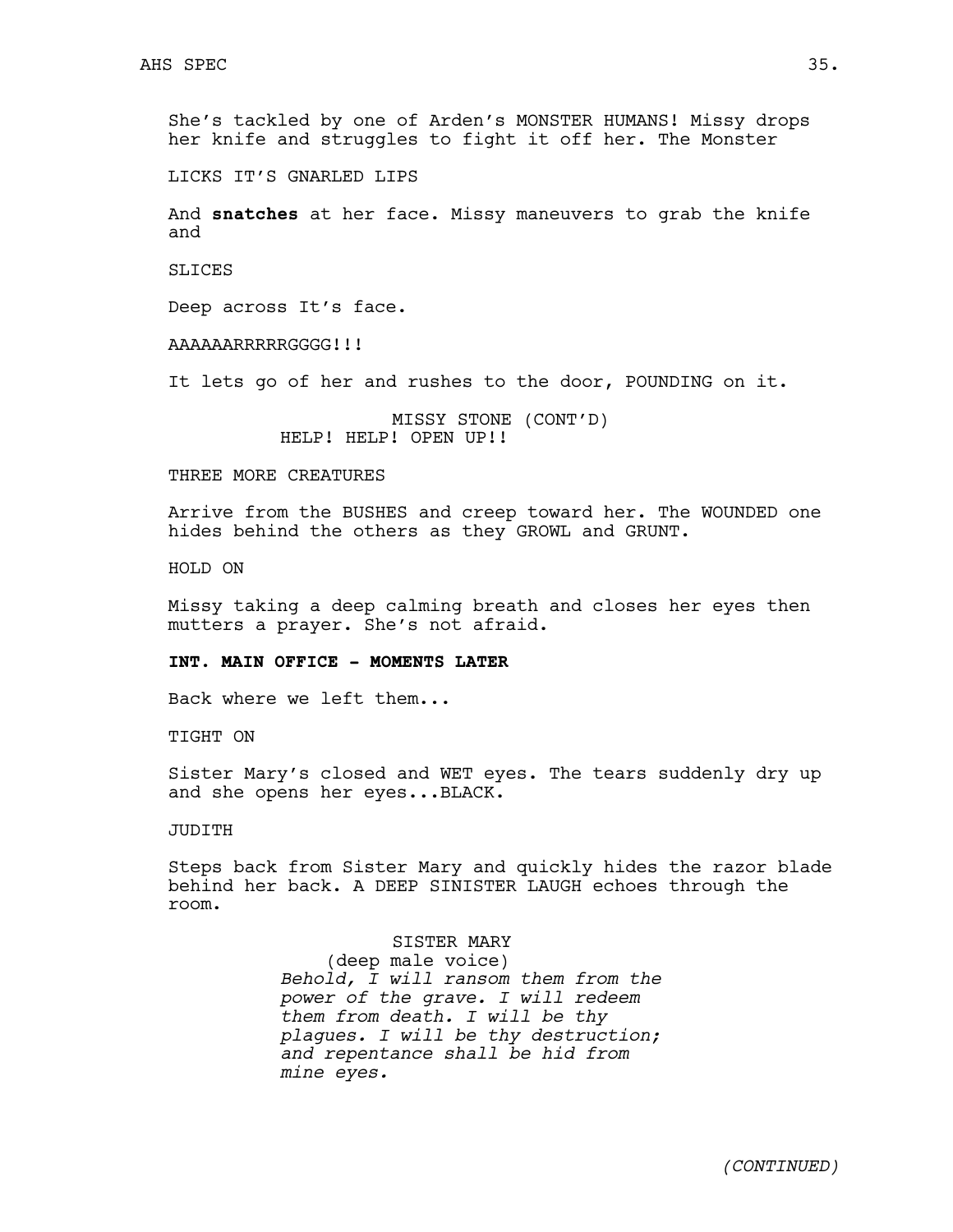Sister Mary grabs Judith and SLAMS her forward on the DESK; making her dizzy.

She holds Judith down and opens the back of her Habit; exposing her ASS. Then Sister Mary SLAPS it hard.

> JUDITH AAHHHHHAHHAH!!!

SISTER MARY Think on your sins, Sister.

ANGLE ON

The **razor blade** setting on the floor. Sister Mary reaches for it and starts toward Judith when

KNOCK KNOCK

Stops her. Frank enters.

FRANK Uh, Sista. They're ready for ya in the Common Room. (re: Judith) Is that Sista Jude?

SISTER MARY (in her own voice now) Have her restrained and taken to the Common Room.

#### FRANK

Um, I might not be as knowing about the Catholic practises as you Sistas, but I don't remember any kinda Easter like this. Are you sure the Monsignor is okay with this?

SISTER MARY Sister Jude has become very unstable and tried to attack me. Now do as your commanded.

Sister Mary pushes by him.

## **EXT. FEMALE INFIRMARY**

Missy stands where we left her with the Monsters prepped to lunge at her.

WHISTLE BLOWS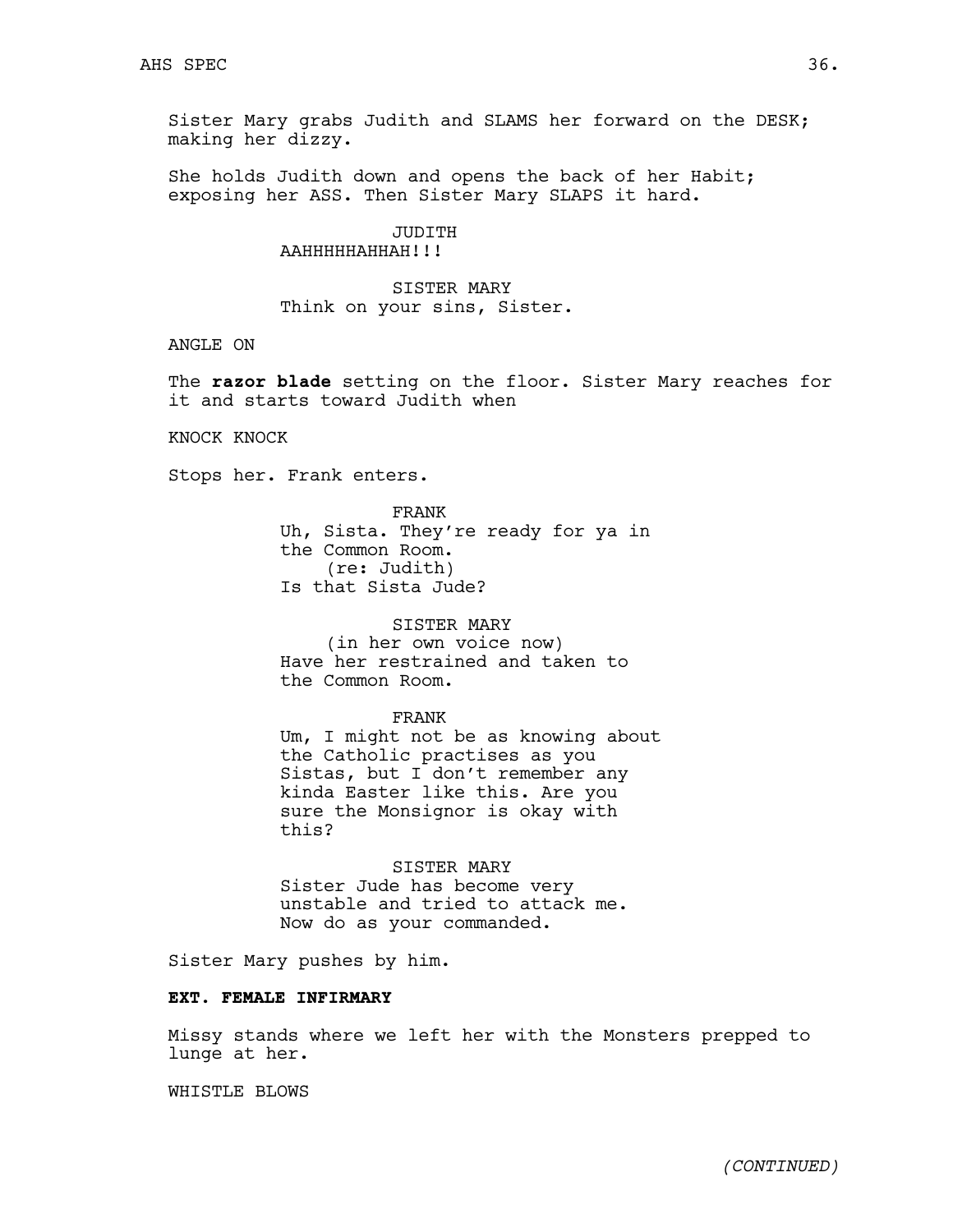# DOCTOR ARDEN (O.S.) Where are you, my beloved children?

The Monsters pause then turn away. And someone

GRABS

Her from behind and into the

## **HALLWAY**

It's Timothy!

TIMOTHY

Ms. Stone?

MISSY STONE Monsignor Timothy?

He nods and takes her hand.

# **INT. COMMON ROOM - MOMENTS LATER**

ALTAR is decorated with CANDLES, FLOWER POTS, and HARD BOILED EGGS. The candles are the only light and the PATIENTS sit at tables on the sides of the hall leaving an open path to the altar where stands

## SISTER MARY

Her eyes are closed in a trance. Everyone is at her attention and beckoning...even Frank.

# JUDITH

Now in a STRAIT JACKET, sits in the front ROW, barely conscious.

THE BLOODY VIRGIN from before is escorted to the Altar as EVERYONE chants the Old Hymnal:

#### EVERYONE

*There is power, power, wonder working power in the blooooood of the laaaaamb. Oh there is power, power, wonder working power in the precious blood of the lamb...*

Sister Mary places a LAUREL WREATH on the Virgin Girl's head then lies her down in the center of the Altar.

Then Sister Mary address her new followers: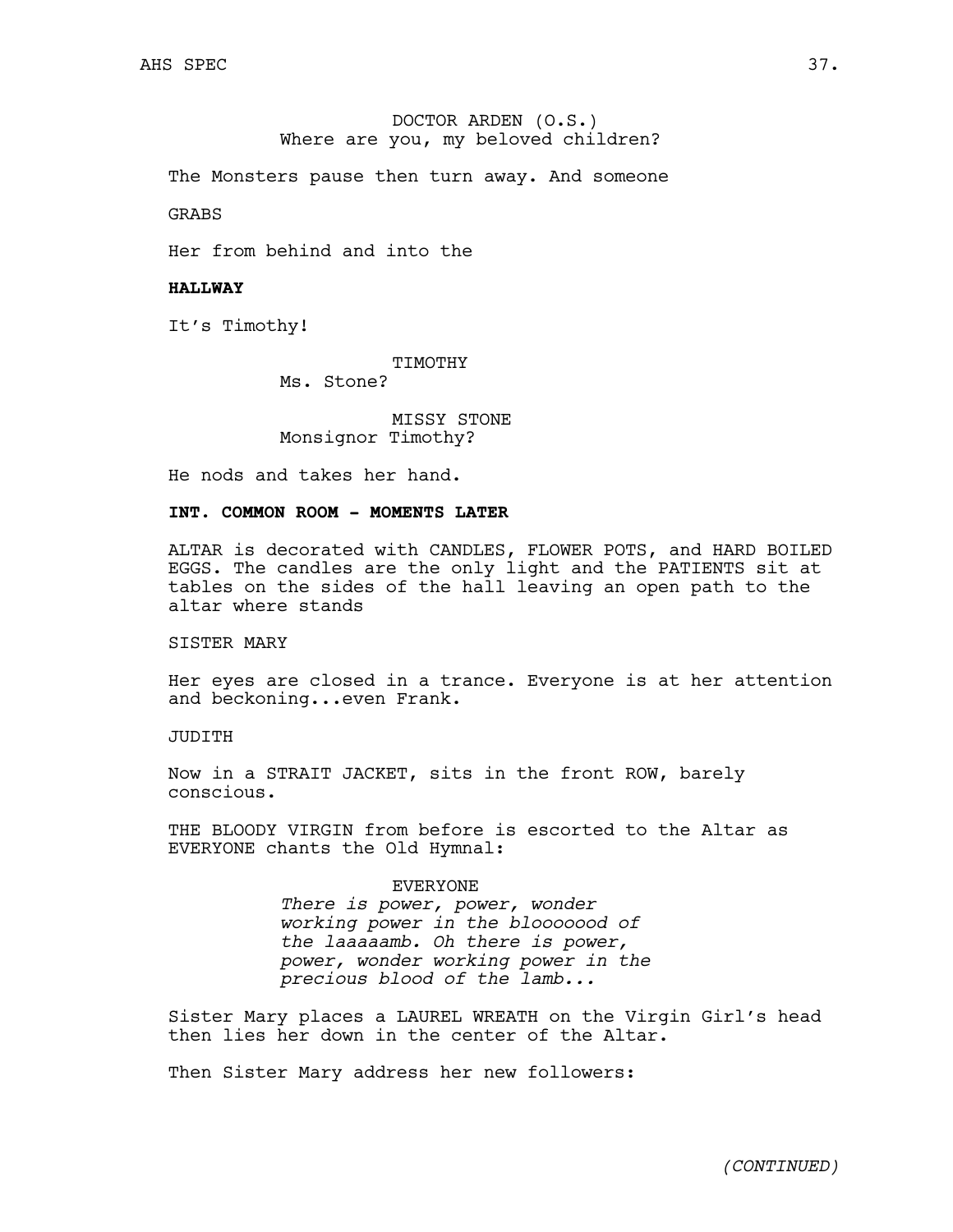SISTER MARY

*Now is the dark half of the year passing. Now do the days grow light, and the Earth grows warm with the fire of Fallen Light* w*hich has slept in darkness...* 

## **INT. SHOCK THERAPY CHAMBER**

Kit is carefully removing Lana's restraints.

LANA (re: Thredson) Is he dead?

**KTT** 

I think so.

LANA We have to get outta here and call the cops.

Kit helps her out of the gurney then stops.

**KTT** We can't go to the cops, Lana! Thredson has a tape of me confessing! The lyin' bastard was suppose to HELP ME!

Lana searches in Thredson's pockets and takes his WALLET.

LANA (re: license) His address is on here. We can take it to the police! I can *show* them the basement where he keeps his victims. They'll have to listen!

Thredson GROANS in pain and begins to move!

Lana EYES the 15 BLADE on the tray.

# **INT. ISOLATION ROOM**

Timothy unlocks the door for Missy.

TIMOTHY (re: Tranqualizer Chair) My God, what happened in here?

She enters and looks for the SIGIL on the top frame.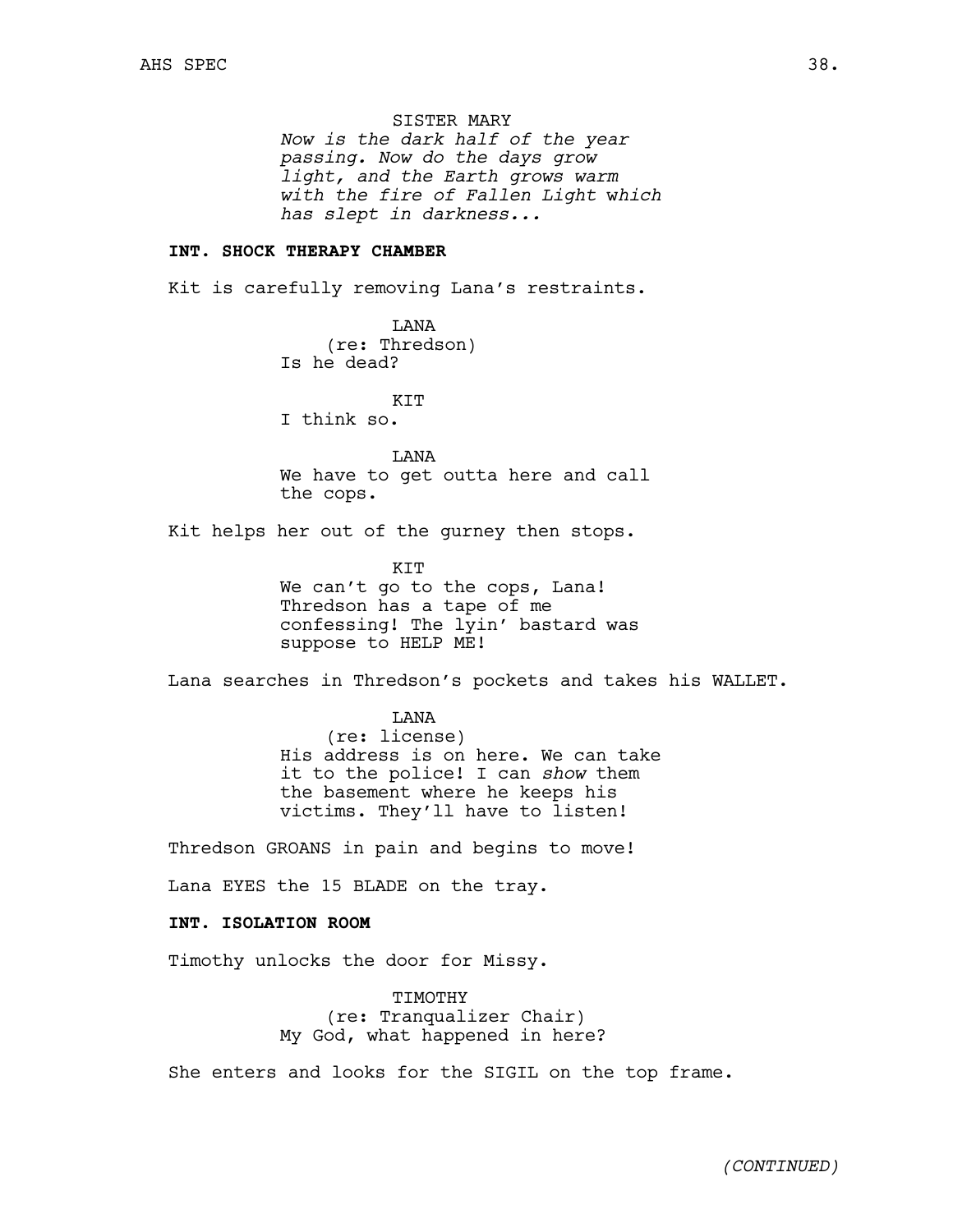MISSY STONE Got it. You should go find Judith.

Timothy runs back down the Hallway.

# **INT. COMMON ROOM**

BOOM! The front doors fly open and

TIMOTHY

enters with a Crucifix. This time he's more resolute; more certain.

> TIMOTHY (marching toward her) SATAN! I command you to flee from this place in the name of the Jesus Christ, our Lord and SAVIOR.

A RUSH OF WIND

Blows out all the candles and stops Timothy in the aisle.

## DARKNESS

covers the Hall. GROANS and MOANS of PANIC are heard stirring softly but rising.

## CREEAAKKK

The front door opens and a collection of GROWLS echoes through the darkness.

# LIGHTS

Go on again and Sister Mary APPEARS DIRECTLY in front of Timothy. Her arms EXTENDED AND RISING with growing sounds of panic and terror. He backs away.

## SISTER MARY

Her skin turns back to that cold translucent texture we saw before; with veins exposed and the skin sagging as if her body is beginning to decay. Emotionless, she GAZES deep into Timothy's eyes.

> TIMOTHY (CONT'D) (eyes closed) *"Our Father who art in heaven, hallowed be Thy name; Thy Kingdom come; Thy will be done on earth as it is in heaven..."*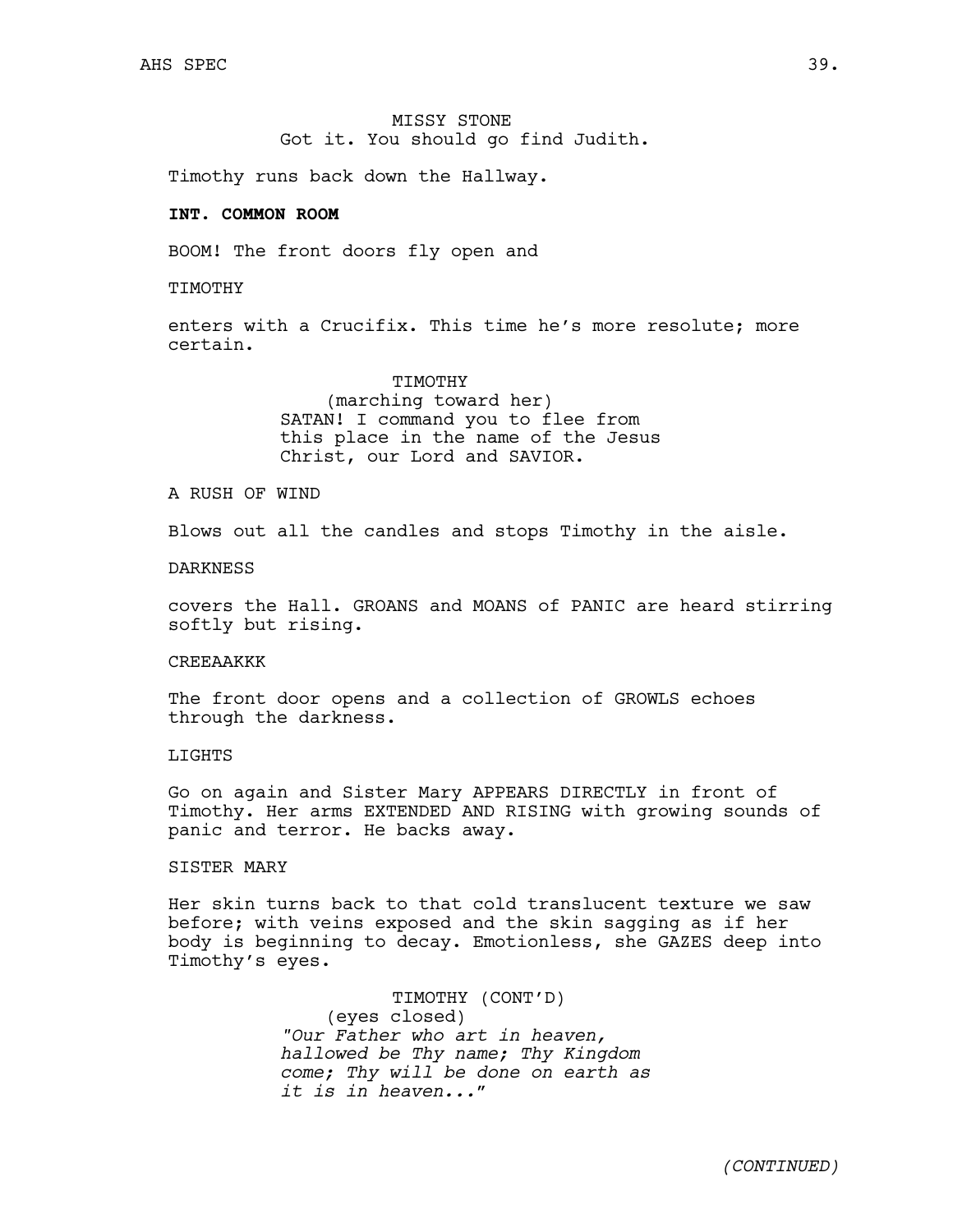WE MOVE around the Hall and see

THE MONSTER HUMANS

Attacking the PATIENTS and STAFF.

VIRGIN GIRL

Rises from the Altar and grabs a pair OF SCISSORS. She runs around HACKING male patients and staff while SCREAMING like a Banshee! **IT'S BEDLAM!!!**

# **EXT. BRIARCLIFF ASYLUM - DAY**

ANGLE ON

The front of the gloomy manor is covered over by BLACK clouds, blocking out the SPRING SUN.

O.S.

Are the sounds of the Massacre inside. Then the front doors

OPEN

And some of the NURSES rush out, screaming. An AMBULANCE and SQUAD CAR drive up to the gate.

# **INT. ISOLATION ROOM - SAME**

Missy stands in front of the door frame and holds her hand out to the SIGIL.

> MISSY STONE *Hey-Zayin-Yud-Hey-Resh-Chet-Lamed-Aleph.Vav-Ayin-Rush-Yud-Ayin-Nun-Vav.*

A CRACK cuts through the Sigil and the Dark Angel appears.

EYES and LIPS return to her face. The Dark Angel smiles at Missy then vanishes...

## **COMMON ROOM**

JUDITH

struggles out of her chair and is ATTACKED by a Monster! It scratches and GNAWS at her STRAIT JACKET; incidently cutting her free!

The Monster pulls her back toward it and

PRIES OPEN HER LEGS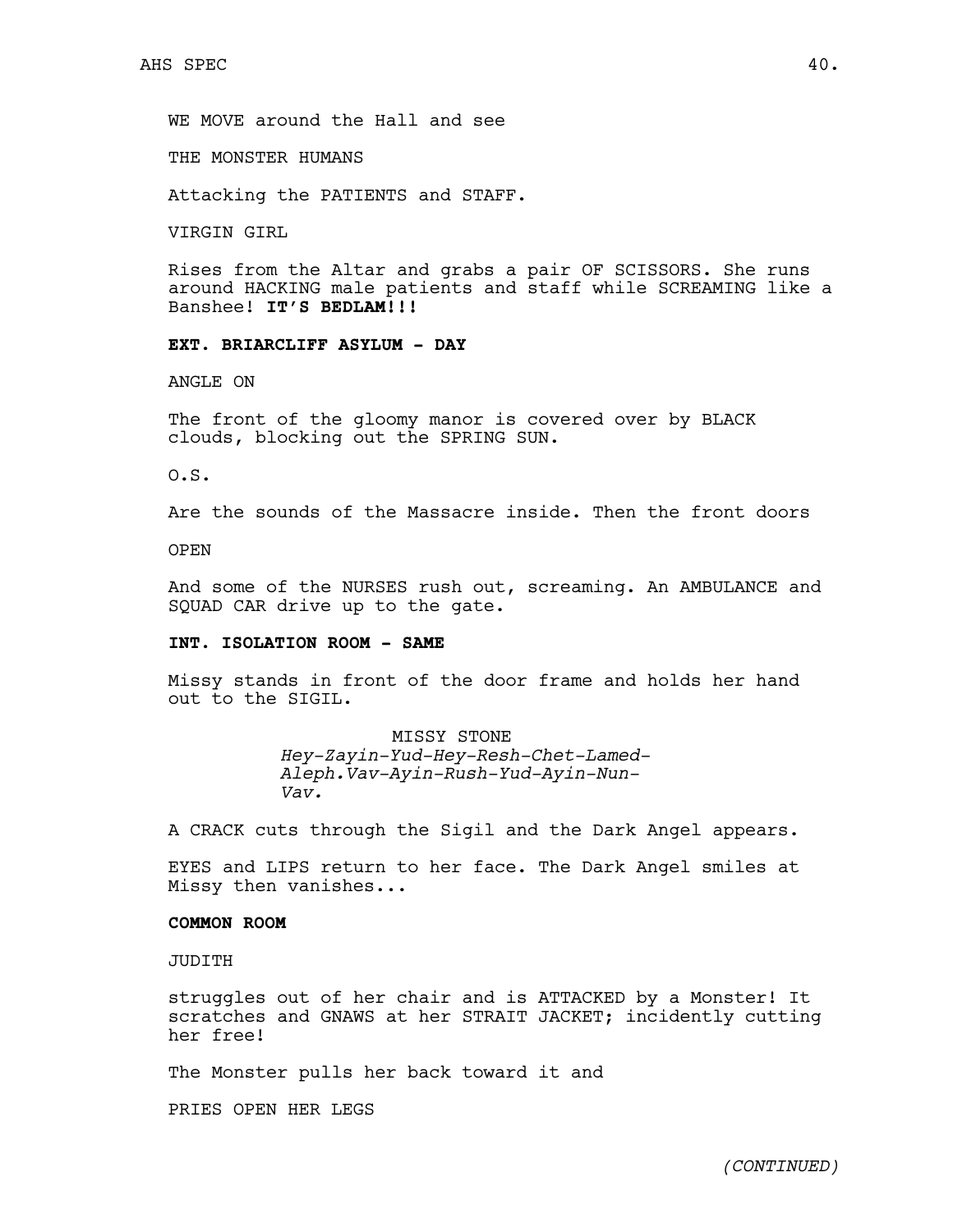To climb on her and squeeze his way inside her!

DARK ANGEL appears next to her and smiles. Then

**BANG!**

A BULLET explodes into the head of the Monster! Judith quickly gets up and scans the chaos.

DOCTOR ARDEN

Is firing a LUGER at his own Monster Creations.

DOCTOR ARDEN I wanted more for you than this, my children, and not reduced to killing machines. Forgive me.

Eyes wet with tears as

BANG!

Another one down while it's RAPING a SISTER NUN. BANG! The last one is down. He turns the gun on himself but the Virgin Girl CUTS Arden's gun hand with the Scissors and runs toward the HIPPY PATIENT.

The Dark Angel appears again next to a **GLASS SHARD** on the ground. Judith **sees** it then looks toward

SISTER MARY

approaching Timothy with a RAZOR BLADE. She's closing on him slowly and with joy.

TIMOTHY'S POV:

Looking up at Sister Mary in all her terrifying beauty. But then TEARS begin to drip from her eyes. Her HAND shakes with the RAZOR BLADE.

## **INT. SHOCK THERAPY CHAMBER**

The Dark Angel appears next to a BLOODY and beaten Thredson. Practically ALL of his FLESH has been HACKED off and lies on the floor next to a bloody 15 Blade.

She kneels over Thredson. He opens his BRUISED eyes and looks at her.

> DARK ANGEL Do you want to come with me?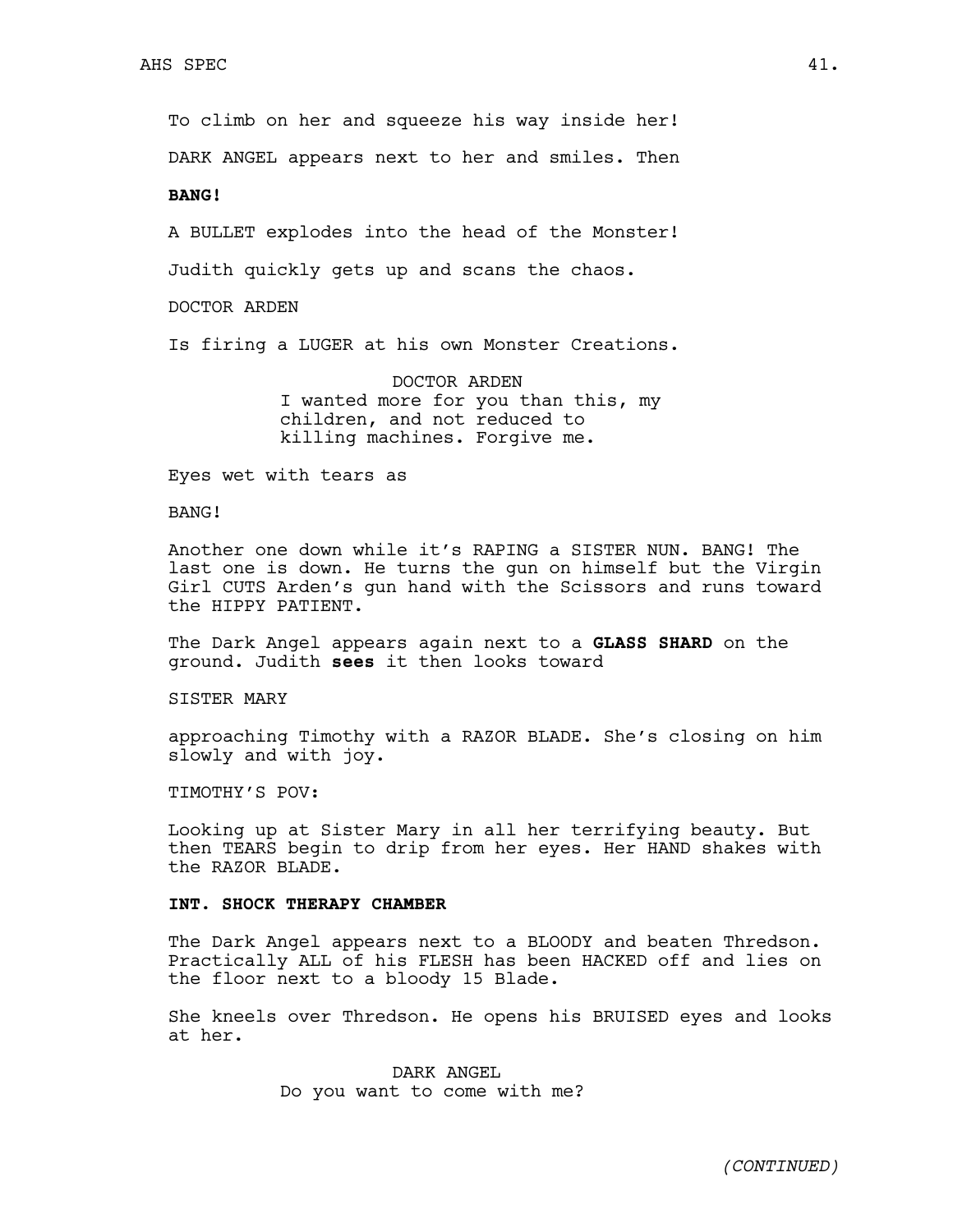He nods. She kisses him.

# **INT. FOYER**

The front doors to the Common Room suddenly shut before the EMTS and TWO COPS can get inside. They start banging on the doors.

# **INT. COMMON ROOM**

Sister Mary is WEEPING but can't stop what's coming as her hand rises to strike Timothy.

Seeing the DISTRESS in her eyes, Timothy stands up to face her.

> TIMOTHY Satan, let go of this poor child!

# SISTER MARY Can you release me, Father?

She tries to CUT him with the BLADE but Timothy HOLDS back her arm before she can descend on him!

It's a struggle until a GLASS SHARD cuts deep across her THROAT.

SISTER MARY

Collapses to the floor and we reveal a triumphant Judith.

A STRONG WIND blows through the Asylum calming everyone; awakening them from Satan's spell.

The Sister Nuns, now out of their spell, gather around the fallen Sister Mary. The blood GUSHES and STREAMS from her neck.

SISTER MARY

Struggles to breath and speak as she looks up into the eyes of the

DARK ANGEL

Kneeling down over her. A smile.

DARK ANGEL Do you want me to kiss you, Cousin?

SISTER MARY (gurgling) Release me...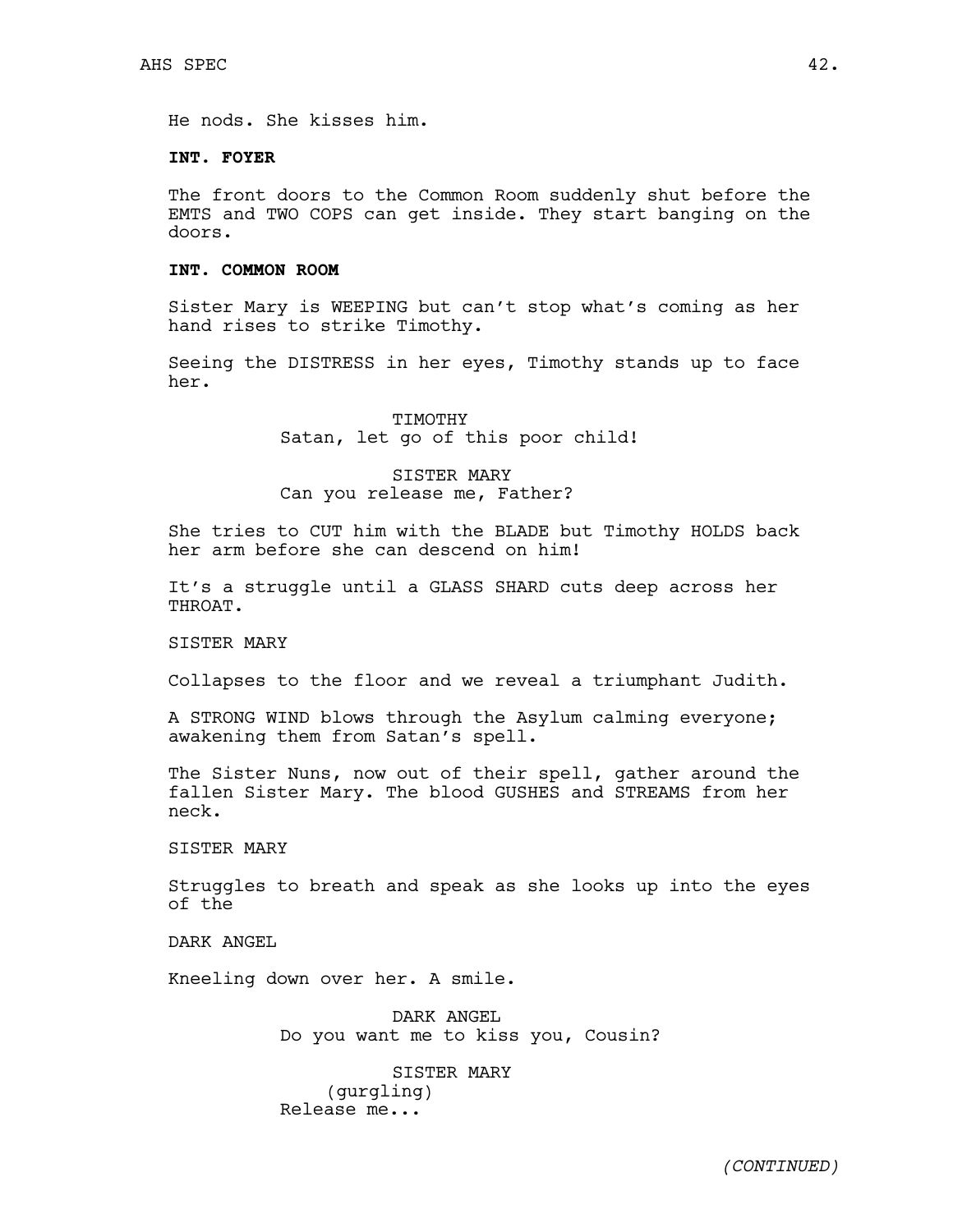Her eyes fill with tears and the Dark Angel kisses her. Doctor Arden shoves the Nuns out of the way and tries to stop the bleeding.

> DOCTOR ARDEN You're not going anywhere, Sister. Stay with me. STAY WITH ME!

The front doors open again, letting the EMTS and TWO COPS inside.

# **INT. HALLWAY - SHOCK THERAPY CHAMBER**

Missy feels the rush of wind blow through the hallway then turns a corner and finds

KIT AND LANA

Navigating their way past WOUNDED PATIENTS. She rushes to them.

> KIT Who are you?

MISSY STONE A friend of Judith's. I'm a Nurse.

LANA Sister Jude? Is she here?

MISSY STONE She just killed Sista Mary.

Missy takes off her RED CAPE to cover Lana.

ON Lana and Kit's shock...

## **COMMON ROOM**

DARK ANGEL POV:

We ASCEND with her as she keeps her gaze steady on Sister Mary. Doctor Arden lifts her lifeless body and carries her out of the common room like a bride.

The EMTS assist with attending wounded. More cops arrive confused at the aftermath.

Judith looks up at the Dark Angel; a sigh of relief.

Ella Fitzgerald's recording of, "*Get Thee Behind Me, Satan"*  plays as we continue to ASCEND.